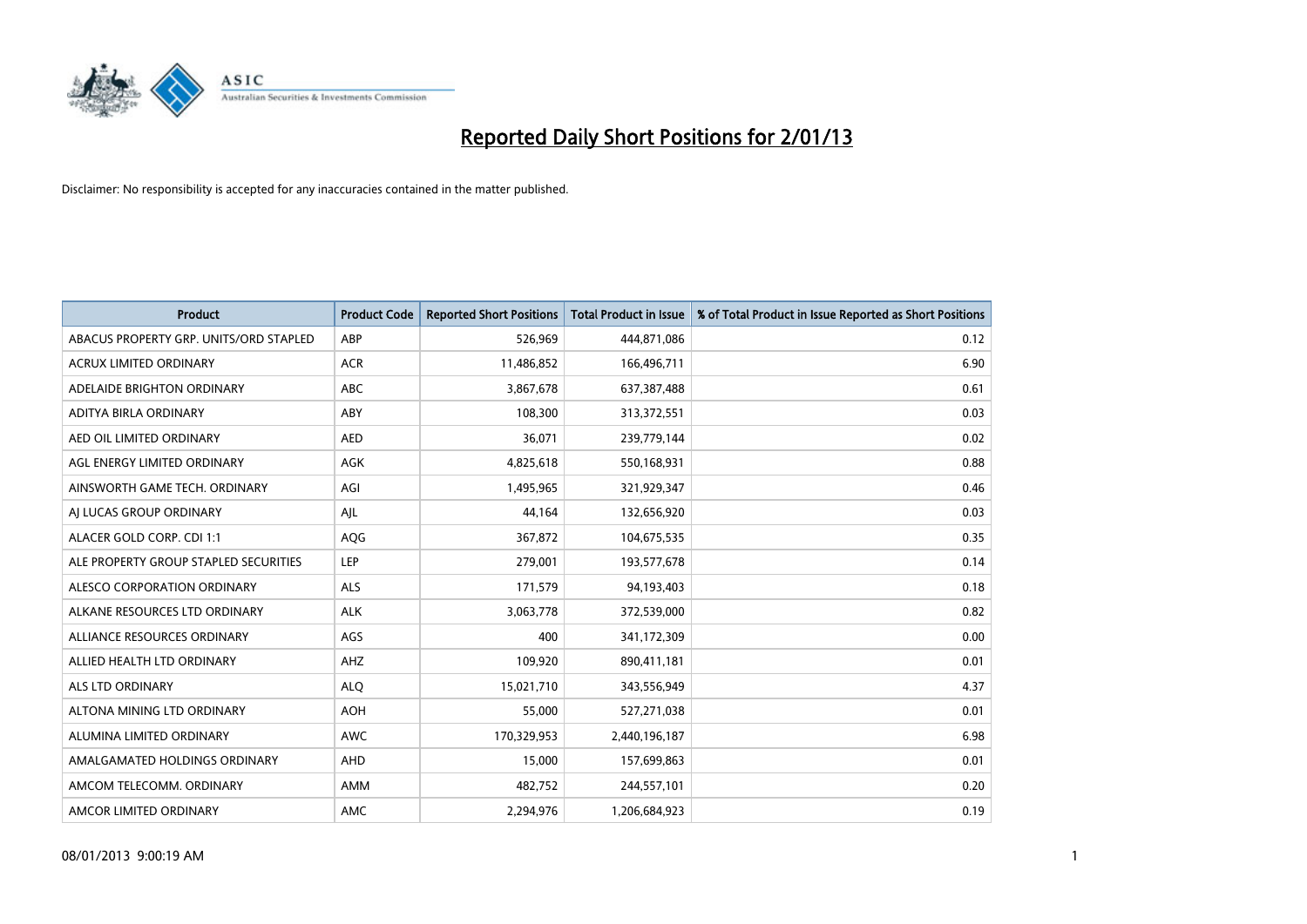

| <b>Product</b>                          | <b>Product Code</b> | <b>Reported Short Positions</b> | <b>Total Product in Issue</b> | % of Total Product in Issue Reported as Short Positions |
|-----------------------------------------|---------------------|---------------------------------|-------------------------------|---------------------------------------------------------|
| AMP LIMITED ORDINARY                    | AMP                 | 7,363,822                       | 2,930,423,546                 | 0.25                                                    |
| AMPELLA MINING ORDINARY                 | <b>AMX</b>          | 1,996,393                       | 247,500,493                   | 0.81                                                    |
| ANGLOGOLD ASHANTI CDI 5:1               | AGG                 | 500                             | 89,207,765                    | 0.00                                                    |
| ANSELL LIMITED ORDINARY                 | <b>ANN</b>          | 3,359,382                       | 130,768,652                   | 2.57                                                    |
| ANTARES ENERGY LTD ORDINARY             | <b>AZZ</b>          | 320,322                         | 257,000,000                   | 0.12                                                    |
| ANZ BANKING GRP LTD ORDINARY            | ANZ                 | 4,903,820                       | 2,743,588,302                 | 0.18                                                    |
| APA GROUP STAPLED SECURITIES            | <b>APA</b>          | 8,540,330                       | 827,350,325                   | 1.03                                                    |
| APA SUB GRP STAPLED SECURITY            | <b>HDF</b>          | 381,758                         | 560,324,158                   | 0.07                                                    |
| APN NEWS & MEDIA ORDINARY               | <b>APN</b>          | 19,602,572                      | 661,526,586                   | 2.96                                                    |
| AQUARIUS PLATINUM. ORDINARY             | <b>AOP</b>          | 12,428,304                      | 486,851,336                   | 2.55                                                    |
| AQUILA RESOURCES ORDINARY               | <b>AQA</b>          | 8,175,164                       | 411,804,442                   | 1.99                                                    |
| ARAFURA RESOURCE LTD ORDINARY           | <b>ARU</b>          | 2,491,563                       | 441,270,644                   | 0.56                                                    |
| ARB CORPORATION ORDINARY                | <b>ARP</b>          | 93,162                          | 72,481,302                    | 0.13                                                    |
| ARDENT LEISURE GROUP STAPLED SECURITIES | AAD                 | 830,303                         | 397,774,513                   | 0.21                                                    |
| ARGONAUT RESOURCES ORDINARY             | <b>ARE</b>          | 10,000                          | 274,876,470                   | 0.00                                                    |
| ARISTOCRAT LEISURE ORDINARY             | ALL                 | 11,470,773                      | 551,418,047                   | 2.08                                                    |
| ARRIUM LTD ORDINARY                     | ARI                 | 5,121,602                       | 1,351,527,328                 | 0.38                                                    |
| ASCIANO LIMITED ORDINARY                | <b>AIO</b>          | 6,910,787                       | 975,385,664                   | 0.71                                                    |
| ASG GROUP LIMITED ORDINARY              | <b>ASZ</b>          | 695,266                         | 206,720,839                   | 0.34                                                    |
| ASPEN GROUP ORD/UNITS STAPLED           | <b>APZ</b>          | 62.999                          | 1,197,188,521                 | 0.01                                                    |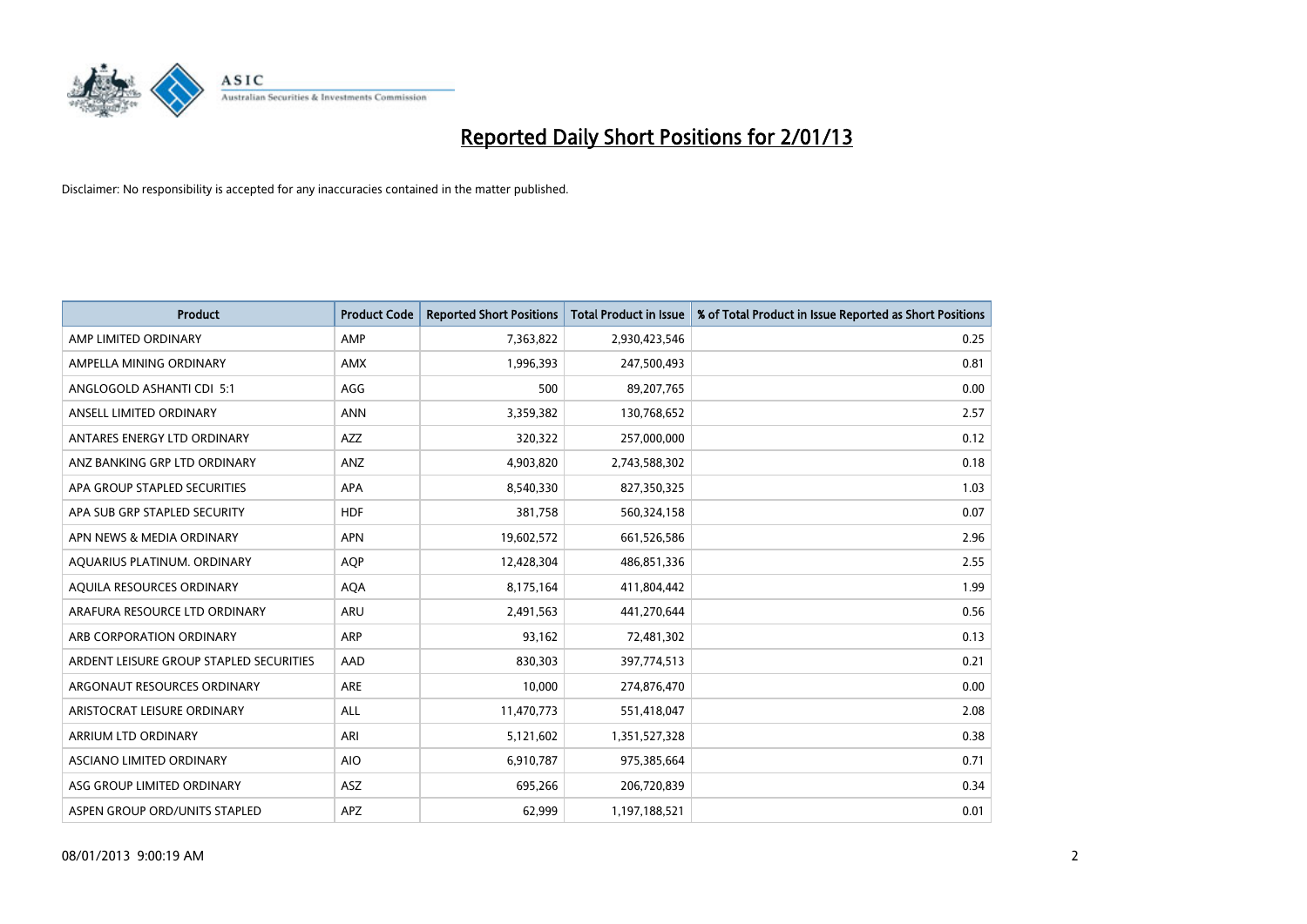

| <b>Product</b>                          | <b>Product Code</b> | <b>Reported Short Positions</b> | <b>Total Product in Issue</b> | % of Total Product in Issue Reported as Short Positions |
|-----------------------------------------|---------------------|---------------------------------|-------------------------------|---------------------------------------------------------|
| ASPIRE MINING LTD ORDINARY              | <b>AKM</b>          | 42,061                          | 620,594,556                   | 0.01                                                    |
| ASTRO JAP PROP GROUP STAPLED SECURITIES | AJA                 | 1,849                           | 58,445,002                    | 0.00                                                    |
| ASX LIMITED ORDINARY                    | <b>ASX</b>          | 3,846,065                       | 175,136,729                   | 2.20                                                    |
| ATLAS IRON LIMITED ORDINARY             | AGO                 | 4,610,536                       | 909,718,409                   | 0.51                                                    |
| AURIZON HOLDINGS LTD ORDINARY           | <b>AZI</b>          | 14,765,862                      | 2,137,284,503                 | 0.69                                                    |
| <b>AURORA OIL &amp; GAS ORDINARY</b>    | <b>AUT</b>          | 6,333,080                       | 447,885,778                   | 1.41                                                    |
| AUSDRILL LIMITED ORDINARY               | <b>ASL</b>          | 6,521,122                       | 309,451,963                   | 2.11                                                    |
| AUSENCO LIMITED ORDINARY                | AAX                 | 1,093,816                       | 123,872,665                   | 0.88                                                    |
| <b>AUSTAL LIMITED ORDINARY</b>          | ASB                 | 2,970,267                       | 346,007,639                   | 0.86                                                    |
| AUSTIN ENGINEERING ORDINARY             | ANG                 | 449,712                         | 72,314,403                    | 0.62                                                    |
| AUSTRALAND PROPERTY STAPLED SECURITY    | <b>ALZ</b>          | 566,649                         | 576,846,597                   | 0.10                                                    |
| AUSTRALIAN AGRICULT, ORDINARY           | AAC                 | 671,818                         | 312,905,085                   | 0.21                                                    |
| AUSTRALIAN INFRASTR. UNITS/ORDINARY     | <b>AIX</b>          | 779,444                         | 620,733,944                   | 0.13                                                    |
| AUSTRALIAN PHARM. ORDINARY              | API                 | 313,340                         | 488,115,883                   | 0.06                                                    |
| AUTOMOTIVE HOLDINGS ORDINARY            | <b>AHE</b>          | 10,757                          | 260,579,682                   | 0.00                                                    |
| AVIENNINGS LIMITED ORDINARY             | AVI                 | 175,000                         | 274,588,694                   | 0.06                                                    |
| AWE LIMITED ORDINARY                    | AWE                 | 4,508,828                       | 522,116,985                   | 0.86                                                    |
| AZIMUTH RES LTD ORDINARY                | <b>AZH</b>          | 1,164,679                       | 424,626,680                   | 0.27                                                    |
| <b>BANDANNA ENERGY ORDINARY</b>         | <b>BND</b>          | 15,039,518                      | 528,481,199                   | 2.85                                                    |
| BANK OF QUEENSLAND. ORDINARY            | <b>BOQ</b>          | 6,663,592                       | 312,878,919                   | 2.13                                                    |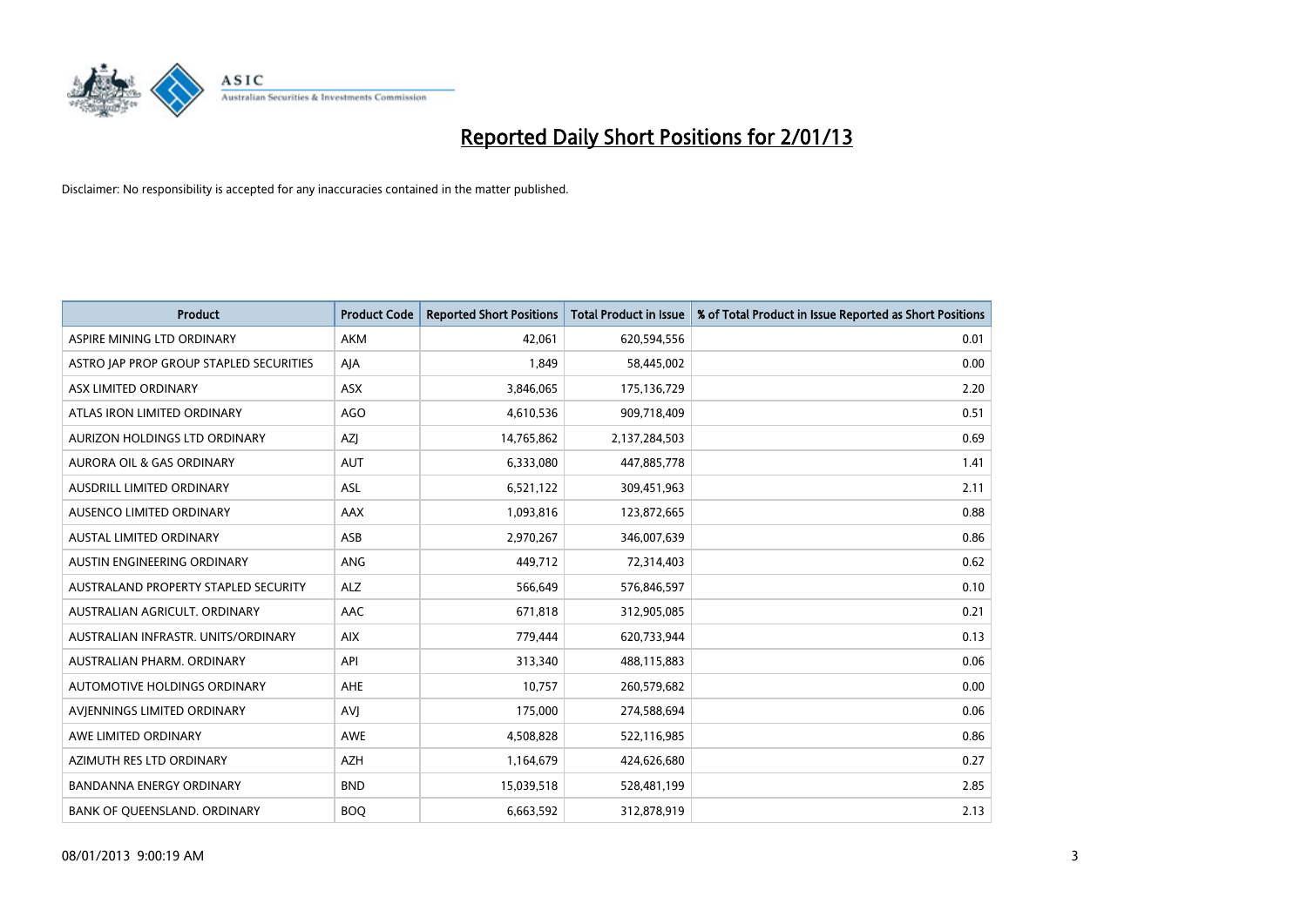

| <b>Product</b>                       | <b>Product Code</b> | <b>Reported Short Positions</b> | <b>Total Product in Issue</b> | % of Total Product in Issue Reported as Short Positions |
|--------------------------------------|---------------------|---------------------------------|-------------------------------|---------------------------------------------------------|
| <b>BANNERMAN RESOURCES ORDINARY</b>  | <b>BMN</b>          | 73,566                          | 305,334,385                   | 0.02                                                    |
| <b>BASE RES LIMITED ORDINARY</b>     | <b>BSE</b>          | 4,832                           | 560,440,029                   | 0.00                                                    |
| <b>BATHURST RESOURCES ORDINARY</b>   | <b>BTU</b>          | 39,253,326                      | 697,247,997                   | 5.63                                                    |
| BC IRON LIMITED ORDINARY             | <b>BCI</b>          | 236,497                         | 119,440,150                   | 0.20                                                    |
| <b>BEACH ENERGY LIMITED ORDINARY</b> | <b>BPT</b>          | 16,648,507                      | 1,263,677,572                 | 1.32                                                    |
| BEADELL RESOURCE LTD ORDINARY        | <b>BDR</b>          | 6,055,400                       | 742,204,752                   | 0.82                                                    |
| BENDIGO AND ADELAIDE ORDINARY        | <b>BEN</b>          | 8,831,280                       | 402,311,212                   | 2.20                                                    |
| BERKELEY RESOURCES ORDINARY          | <b>BKY</b>          | 43,720                          | 179,393,273                   | 0.02                                                    |
| BHP BILLITON LIMITED ORDINARY        | <b>BHP</b>          | 10,601,097                      | 3,211,691,105                 | 0.33                                                    |
| <b>BILLABONG ORDINARY</b>            | <b>BBG</b>          | 5,291,226                       | 478,944,292                   | 1.10                                                    |
| <b>BLACKTHORN RESOURCES ORDINARY</b> | <b>BTR</b>          | 180,421                         | 164,285,950                   | 0.11                                                    |
| <b>BLUESCOPE STEEL LTD ORDINARY</b>  | <b>BSL</b>          | 1,213,473                       | 558,243,305                   | 0.22                                                    |
| <b>BOART LONGYEAR ORDINARY</b>       | <b>BLY</b>          | 2,278,858                       | 461,163,412                   | 0.49                                                    |
| <b>BORAL LIMITED, ORDINARY</b>       | <b>BLD</b>          | 41,056,488                      | 766,235,816                   | 5.36                                                    |
| <b>BOUGAINVILLE COPPER ORDINARY</b>  | <b>BOC</b>          |                                 | 401,062,500                   | 0.00                                                    |
| <b>BRADKEN LIMITED ORDINARY</b>      | <b>BKN</b>          | 10,580,143                      | 169,240,662                   | 6.25                                                    |
| <b>BRAMBLES LIMITED ORDINARY</b>     | <b>BXB</b>          | 5,214,143                       | 1,556,588,785                 | 0.33                                                    |
| BREVILLE GROUP LTD ORDINARY          | <b>BRG</b>          | 838,729                         | 130,095,322                   | 0.64                                                    |
| <b>BRICKWORKS LIMITED ORDINARY</b>   | <b>BKW</b>          | 49,441                          | 147,818,132                   | 0.03                                                    |
| BROCKMAN MINING LTD ORDINARY         | <b>BCK</b>          | 91,872                          | 7,224,094,327                 | 0.00                                                    |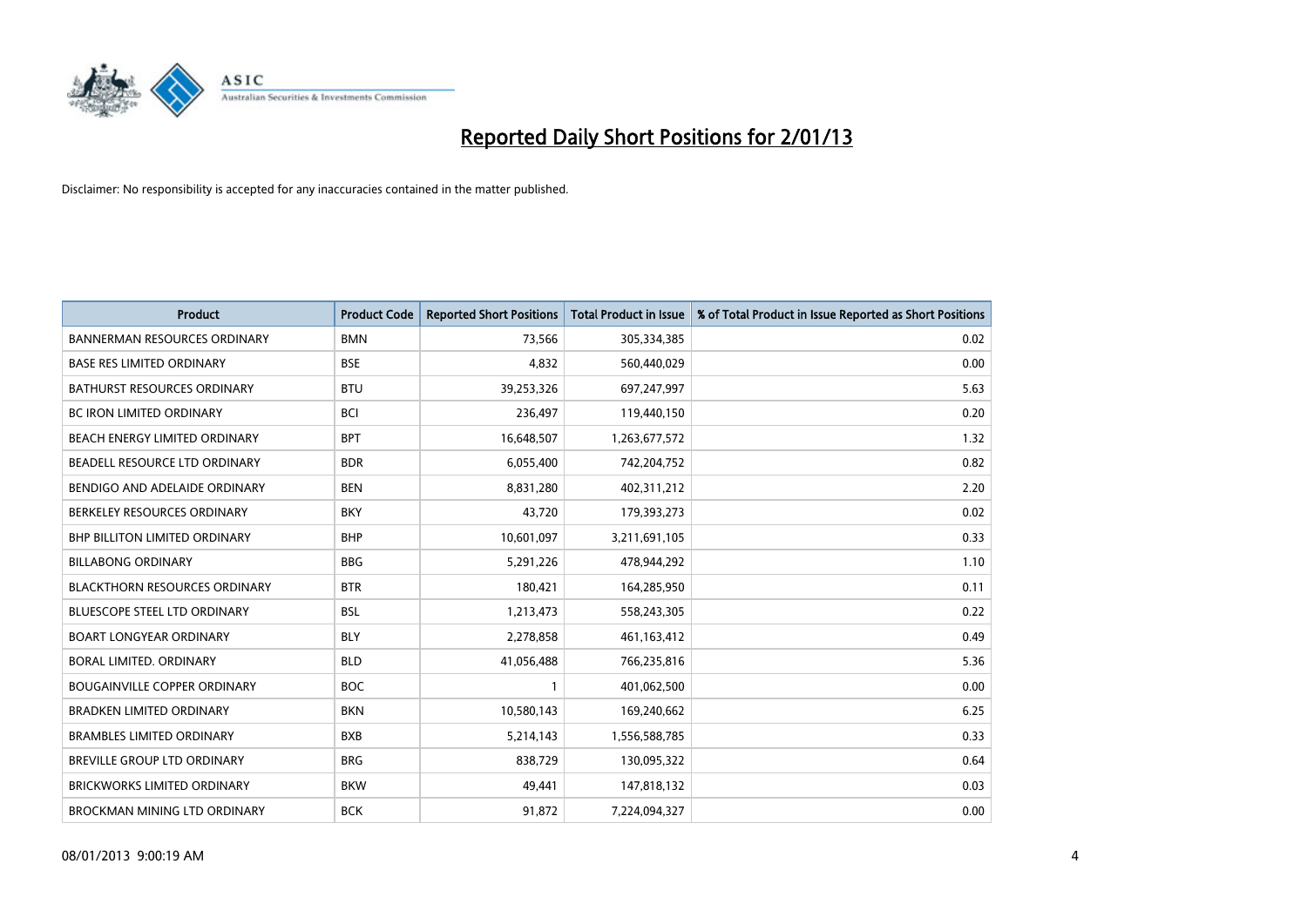

| <b>Product</b>                          | <b>Product Code</b> | <b>Reported Short Positions</b> | <b>Total Product in Issue</b> | % of Total Product in Issue Reported as Short Positions |
|-----------------------------------------|---------------------|---------------------------------|-------------------------------|---------------------------------------------------------|
| BT INVESTMENT MNGMNT ORDINARY           | <b>BTT</b>          | 65,657                          | 274,214,460                   | 0.02                                                    |
| <b>BUCCANEER ENERGY LTD ORDINARY</b>    | <b>BCC</b>          | 508,400                         | 1,321,445,371                 | 0.04                                                    |
| <b>BURU ENERGY ORDINARY</b>             | <b>BRU</b>          | 12,083,844                      | 273,769,554                   | 4.41                                                    |
| <b>BWP TRUST ORDINARY UNITS</b>         | <b>BWP</b>          | 3,140,676                       | 533,645,790                   | 0.59                                                    |
| CABCHARGE AUSTRALIA ORDINARY            | CAB                 | 5,993,045                       | 120,430,683                   | 4.98                                                    |
| <b>CALIBRE GROUP LTD ORDINARY</b>       | <b>CGH</b>          | 513,535                         | 307,378,401                   | 0.17                                                    |
| CALTEX AUSTRALIA ORDINARY               | <b>CTX</b>          | 4,958,465                       | 270,000,000                   | 1.84                                                    |
| CAPE LAMBERT RES LTD ORDINARY           | <b>CFE</b>          | 772,134                         | 689,108,792                   | 0.11                                                    |
| CARABELLA RES LTD ORDINARY              | <b>CLR</b>          | 52,729                          | 152,361,547                   | 0.03                                                    |
| <b>CARBON ENERGY ORDINARY</b>           | <b>CNX</b>          | 48,071                          | 778,451,954                   | 0.01                                                    |
| CARDNO LIMITED ORDINARY                 | CDD                 | 5,739,246                       | 141,133,512                   | 4.07                                                    |
| <b>CARINDALE PROPERTY UNIT</b>          | <b>CDP</b>          | 8,000                           | 70,000,000                    | 0.01                                                    |
| CARNARVON PETROLEUM ORDINARY            | <b>CVN</b>          | 1,119,063                       | 937,257,700                   | 0.12                                                    |
| CARSALES.COM LTD ORDINARY               | <b>CRZ</b>          | 6,620,154                       | 235,768,495                   | 2.81                                                    |
| CEDAR WOODS PROP. ORDINARY              | <b>CWP</b>          | 5,001                           | 73,047,793                    | 0.01                                                    |
| CENTRAL PETROLEUM ORDINARY              | <b>CTP</b>          | 556,268                         | 1,386,978,365                 | 0.04                                                    |
| CENTRO RETAIL AUST ORD/UNIT STAPLED SEC | <b>CRF</b>          | 4,525,462                       | 1,427,391,696                 | 0.32                                                    |
| <b>CERAMIC FUEL CELLS ORDINARY</b>      | <b>CFU</b>          | 390                             | 1,559,231,320                 | 0.00                                                    |
| CFS RETAIL TRUST GRP STAPLED SECURITIES | <b>CFX</b>          | 34,700,900                      | 2,828,495,659                 | 1.23                                                    |
| CHALLENGER DIV.PRO. STAPLED UNITS       | CDI                 | 54,743                          | 214,101,013                   | 0.03                                                    |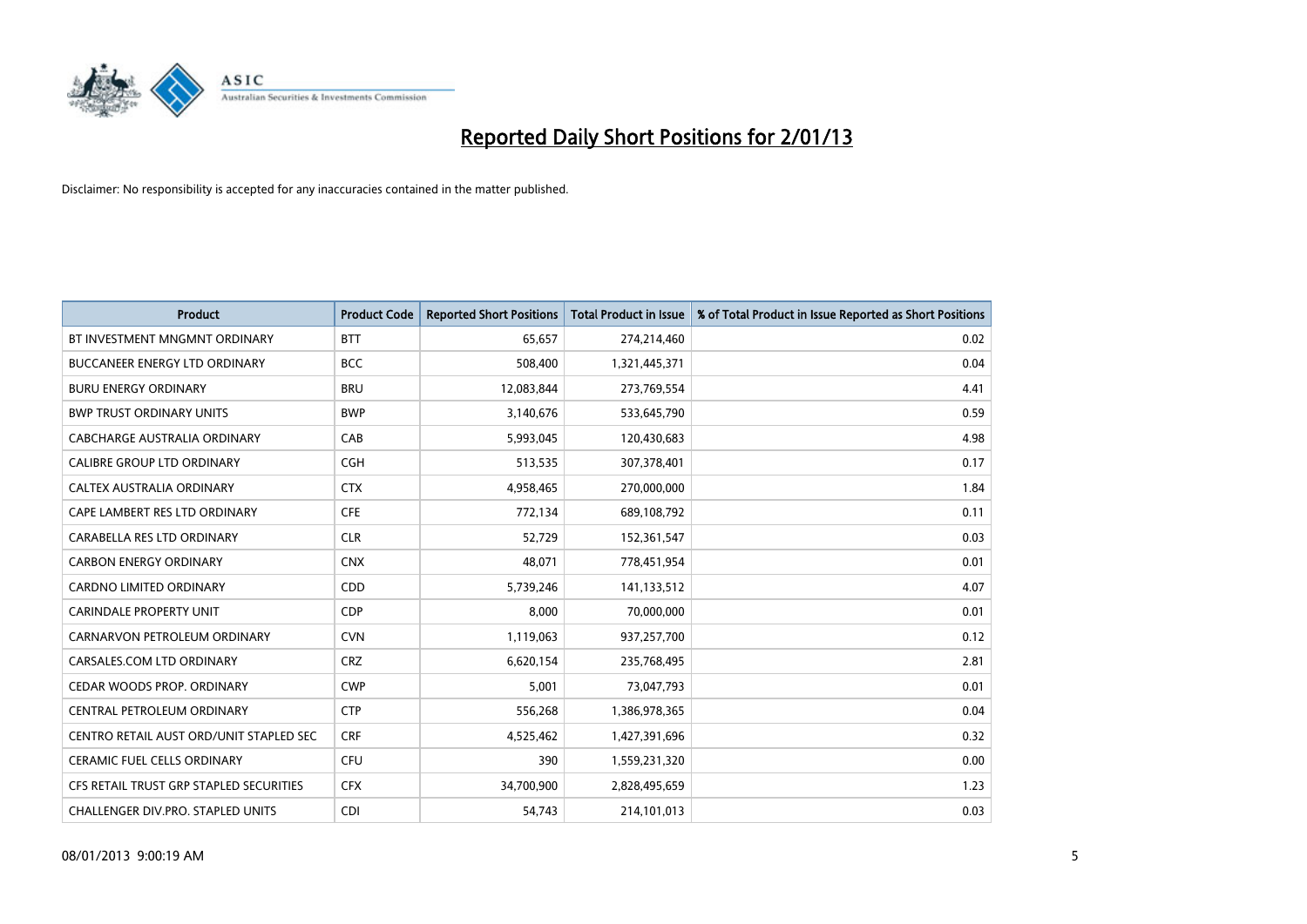

| <b>Product</b>                          | <b>Product Code</b> | <b>Reported Short Positions</b> | <b>Total Product in Issue</b> | % of Total Product in Issue Reported as Short Positions |
|-----------------------------------------|---------------------|---------------------------------|-------------------------------|---------------------------------------------------------|
| <b>CHALLENGER LIMITED ORDINARY</b>      | <b>CGF</b>          | 2,570,141                       | 544,652,710                   | 0.47                                                    |
| CHARTER HALL GROUP STAPLED US PROHIBIT. | <b>CHC</b>          | 304,188                         | 298,730,356                   | 0.10                                                    |
| <b>CHARTER HALL RETAIL UNITS</b>        | <b>COR</b>          | 739,140                         | 334,098,571                   | 0.22                                                    |
| <b>CHORUS LIMITED ORDINARY</b>          | <b>CNU</b>          | 1,062,137                       | 385,082,123                   | 0.28                                                    |
| CITIGOLD CORP LTD ORDINARY              | <b>CTO</b>          | 377,971                         | 1,352,907,765                 | 0.03                                                    |
| <b>CLOUGH LIMITED ORDINARY</b>          | <b>CLO</b>          | 89,356                          | 775,259,839                   | 0.01                                                    |
| <b>CNPR GRP UNITS/ORD STAPLED</b>       | <b>CNP</b>          | 2,537                           | 972,414,514                   | 0.00                                                    |
| COAL OF AFRICA LTD ORDINARY             | <b>CZA</b>          | 67,650                          | 800,951,034                   | 0.01                                                    |
| <b>COALSPUR MINES LTD ORDINARY</b>      | <b>CPL</b>          | 12,521,569                      | 620,729,899                   | 2.02                                                    |
| COCA-COLA AMATIL ORDINARY               | <b>CCL</b>          | 3,568,701                       | 762,133,414                   | 0.47                                                    |
| <b>COCHLEAR LIMITED ORDINARY</b>        | <b>COH</b>          | 5,012,436                       | 57,026,689                    | 8.79                                                    |
| COCKATOO COAL ORDINARY                  | <b>COK</b>          | 13,850,672                      | 1,016,746,908                 | 1.36                                                    |
| <b>CODAN LIMITED ORDINARY</b>           | <b>CDA</b>          | 50,001                          | 176,862,573                   | 0.03                                                    |
| COMMONWEALTH BANK, ORDINARY             | <b>CBA</b>          | 14,269,296                      | 1,609,180,841                 | 0.89                                                    |
| <b>COMMONWEALTH PROP ORDINARY UNITS</b> | <b>CPA</b>          | 9,821,522                       | 2,347,003,413                 | 0.42                                                    |
| <b>COMPASS RESOURCES ORDINARY</b>       | <b>CMR</b>          | 7,472                           | 1,403,744,100                 | 0.00                                                    |
| COMPUTERSHARE LTD ORDINARY              | <b>CPU</b>          | 11,855,502                      | 555,664,059                   | 2.13                                                    |
| CONTINENTAL COAL LTD ORDINARY           | CCC                 | 983                             | 473,061,772                   | 0.00                                                    |
| <b>COOPER ENERGY LTD ORDINARY</b>       | <b>COE</b>          | 240,889                         | 328,694,257                   | 0.07                                                    |
| <b>CREDIT CORP GROUP ORDINARY</b>       | <b>CCP</b>          | 29,062                          | 45,932,899                    | 0.06                                                    |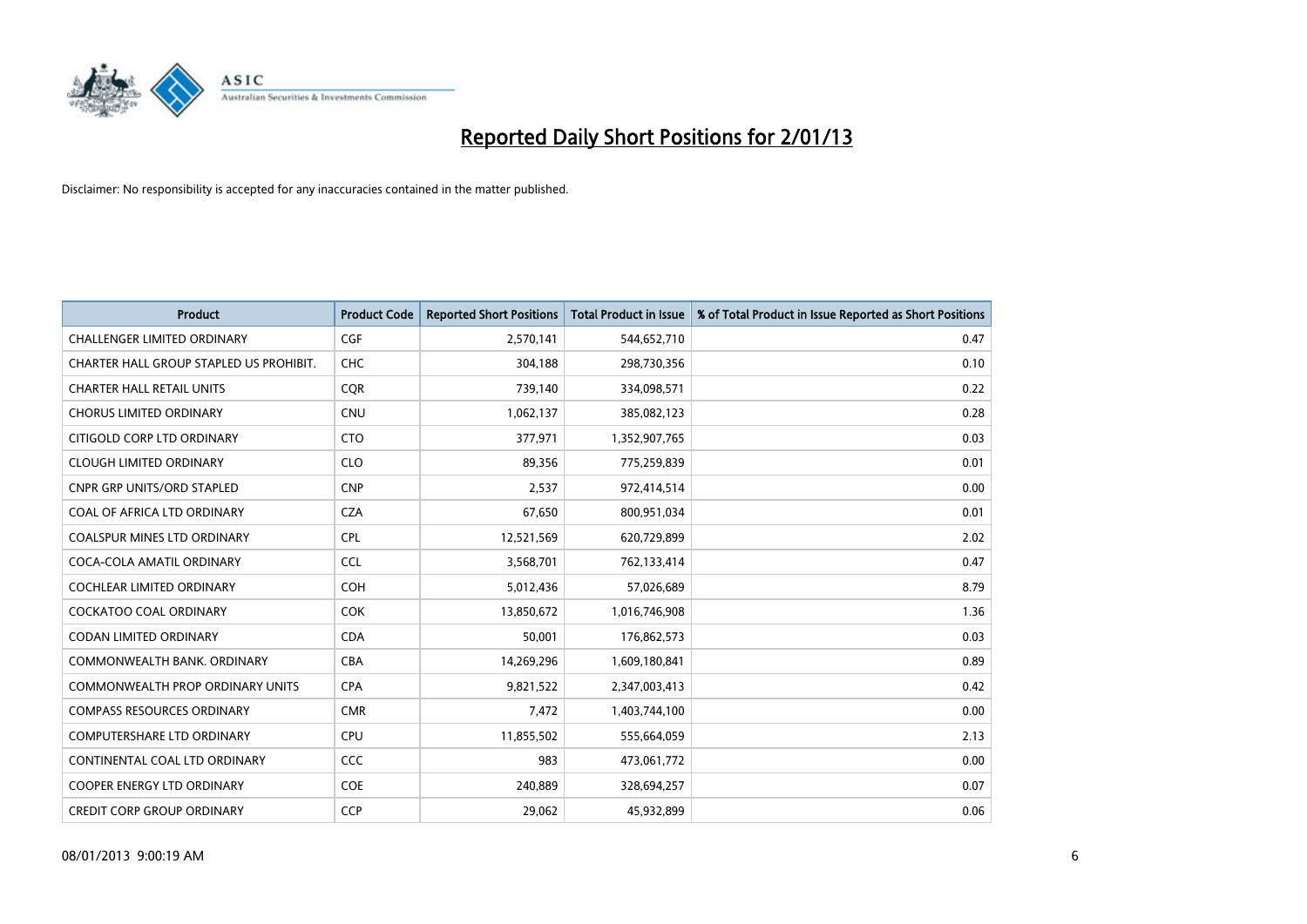

| <b>Product</b>                          | <b>Product Code</b> | <b>Reported Short Positions</b> | <b>Total Product in Issue</b> | % of Total Product in Issue Reported as Short Positions |
|-----------------------------------------|---------------------|---------------------------------|-------------------------------|---------------------------------------------------------|
| <b>CROMWELL PROP STAPLED SECURITIES</b> | <b>CMW</b>          | 10,682,356                      | 1,407,704,638                 | 0.76                                                    |
| <b>CROWN LIMITED ORDINARY</b>           | <b>CWN</b>          | 7,668,230                       | 728,394,185                   | 1.05                                                    |
| <b>CSG LIMITED ORDINARY</b>             | CSV                 | 700,348                         | 278,394,845                   | 0.25                                                    |
| <b>CSL LIMITED ORDINARY</b>             | <b>CSL</b>          | 2,290,472                       | 498,756,024                   | 0.46                                                    |
| <b>CSR LIMITED ORDINARY</b>             | <b>CSR</b>          | 43,210,800                      | 506,000,315                   | 8.54                                                    |
| <b>CUDECO LIMITED ORDINARY</b>          | CDU                 | 5,379,355                       | 188,943,961                   | 2.85                                                    |
| DART ENERGY LTD ORDINARY                | <b>DTE</b>          | 15,284,104                      | 878,168,388                   | 1.74                                                    |
| DAVID JONES LIMITED ORDINARY            | <b>DIS</b>          | 56,804,417                      | 531,788,775                   | 10.68                                                   |
| <b>DECMIL GROUP LIMITED ORDINARY</b>    | <b>DCG</b>          | 970.813                         | 168,203,219                   | 0.58                                                    |
| DEXUS PROPERTY GROUP STAPLED UNITS      | <b>DXS</b>          | 12,195,456                      | 4,839,024,176                 | 0.25                                                    |
| DISCOVERY METALS LTD ORDINARY           | <b>DML</b>          | 2,518,295                       | 486,986,451                   | 0.52                                                    |
| DOMINO PIZZA ENTERPR ORDINARY           | <b>DMP</b>          | 71,994                          | 70,192,674                    | 0.10                                                    |
| DORAY MINERALS LTD ORDINARY             | <b>DRM</b>          | 105,000                         | 139,200,101                   | 0.08                                                    |
| DOWNER EDI LIMITED ORDINARY             | <b>DOW</b>          | 7,842,845                       | 429,100,296                   | 1.83                                                    |
| DRILLSEARCH ENERGY ORDINARY             | <b>DLS</b>          | 1,343,271                       | 427,353,371                   | 0.31                                                    |
| DUET GROUP STAPLED US PROHIBIT.         | <b>DUE</b>          | 4,131,773                       | 1,158,216,750                 | 0.36                                                    |
| DULUXGROUP LIMITED ORDINARY             | <b>DLX</b>          | 8,953,228                       | 374,507,181                   | 2.39                                                    |
| <b>DWS LTD ORDINARY</b>                 | <b>DWS</b>          | 100,553                         | 132,362,763                   | 0.08                                                    |
| ECHO ENTERTAINMENT ORDINARY             | <b>EGP</b>          | 9,578,077                       | 825,672,730                   | 1.16                                                    |
| ELDERS LIMITED ORDINARY                 | <b>ELD</b>          | 19,033,044                      | 448,598,480                   | 4.24                                                    |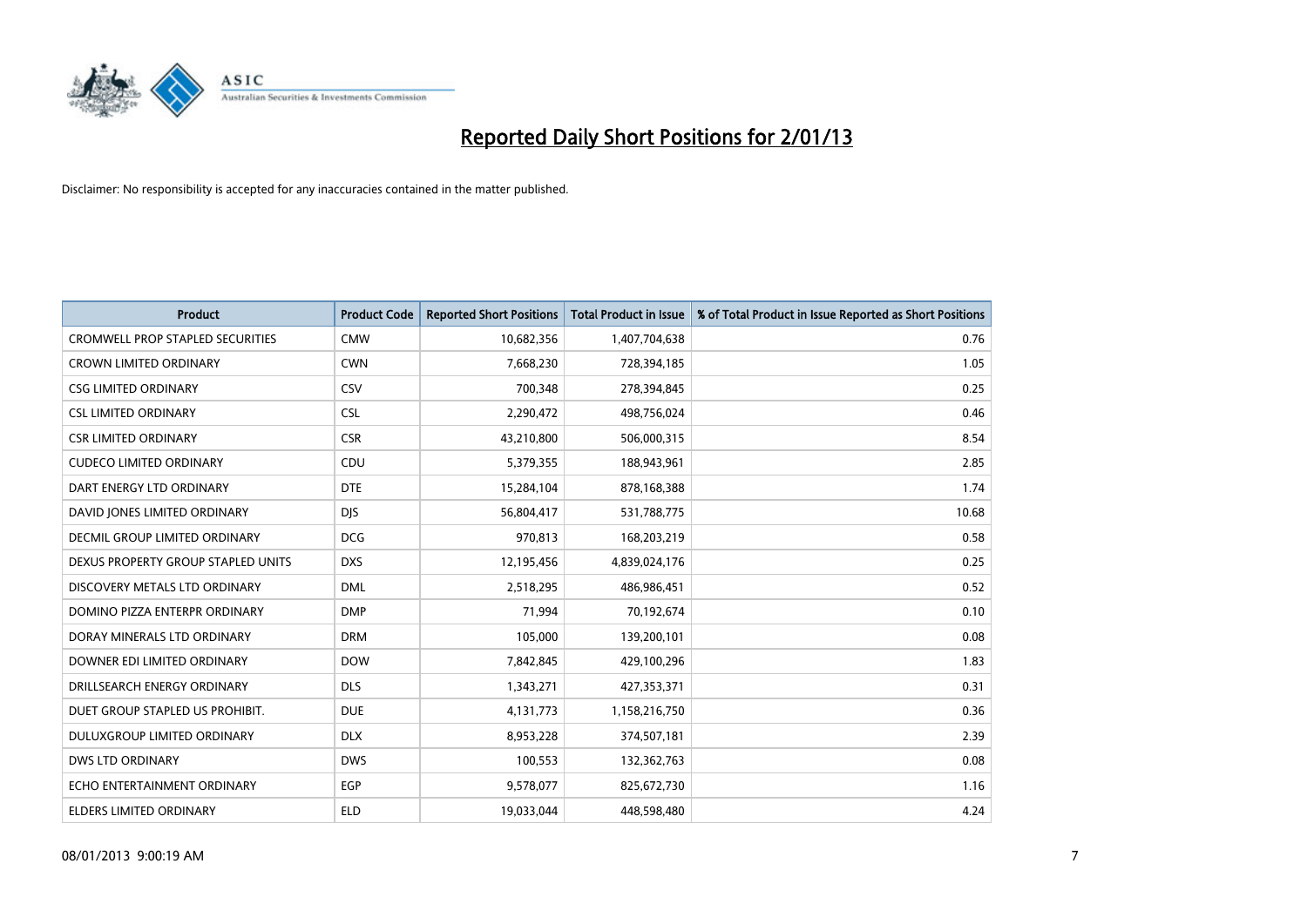

| <b>Product</b>                        | <b>Product Code</b> | <b>Reported Short Positions</b> | <b>Total Product in Issue</b> | % of Total Product in Issue Reported as Short Positions |
|---------------------------------------|---------------------|---------------------------------|-------------------------------|---------------------------------------------------------|
| ELEMENTAL MINERALS ORDINARY           | <b>ELM</b>          | 11,087                          | 288,587,228                   | 0.00                                                    |
| ELEMENTOS LIMITED ORDINARY            | <b>ELT</b>          | 16                              | 148,352,638                   | 0.00                                                    |
| <b>EMECO HOLDINGS ORDINARY</b>        | <b>EHL</b>          | 6,684,398                       | 599,675,707                   | 1.11                                                    |
| <b>ENDEAVOUR MIN CORP CDI 1:1</b>     | <b>EVR</b>          | 126,129                         | 126,365,941                   | 0.10                                                    |
| <b>ENERGY RESOURCES ORDINARY 'A'</b>  | <b>ERA</b>          | 6,896,176                       | 517,725,062                   | 1.33                                                    |
| <b>ENERGY WORLD CORPOR, ORDINARY</b>  | <b>EWC</b>          | 18,695,408                      | 1,734,166,672                 | 1.08                                                    |
| ENVESTRA LIMITED ORDINARY             | <b>ENV</b>          | 10,397,211                      | 1,603,333,497                 | 0.65                                                    |
| EQUATORIAL RES LTD ORDINARY           | <b>EQX</b>          | 116,176                         | 117,235,353                   | 0.10                                                    |
| EVOLUTION MINING LTD ORDINARY         | <b>EVN</b>          | 3,557,281                       | 708,092,989                   | 0.50                                                    |
| FAIRFAX MEDIA LTD ORDINARY            | <b>FXI</b>          | 317,960,467                     | 2,351,955,725                 | 13.52                                                   |
| FAR LTD ORDINARY                      | <b>FAR</b>          | 21,000,000                      | 2,499,846,742                 | 0.84                                                    |
| FISHER & PAYKEL H. ORDINARY           | <b>FPH</b>          | 74,381                          | 542,602,858                   | 0.01                                                    |
| FKP PROPERTY GROUP STAPLED SECURITIES | <b>FKP</b>          | 5,832,057                       | 321,578,705                   | 1.81                                                    |
| FLEETWOOD CORP ORDINARY               | <b>FWD</b>          | 2,739,166                       | 60,033,258                    | 4.56                                                    |
| FLETCHER BUILDING ORDINARY            | <b>FBU</b>          | 6,500,466                       | 684,793,538                   | 0.95                                                    |
| FLEXIGROUP LIMITED ORDINARY           | <b>FXL</b>          | 390,724                         | 287,469,669                   | 0.14                                                    |
| FLIGHT CENTRE ORDINARY                | <b>FLT</b>          | 12,845,252                      | 100,160,128                   | 12.82                                                   |
| FLINDERS MINES LTD ORDINARY           | <b>FMS</b>          | 194,762                         | 1,821,300,404                 | 0.01                                                    |
| FONTERRA SHARE FUND ORDINARY UNITS    | <b>FSF</b>          | 18,182                          | 95,454,540                    | 0.02                                                    |
| FORGE GROUP LIMITED ORDINARY          | FGE                 | 96,781                          | 86,169,014                    | 0.11                                                    |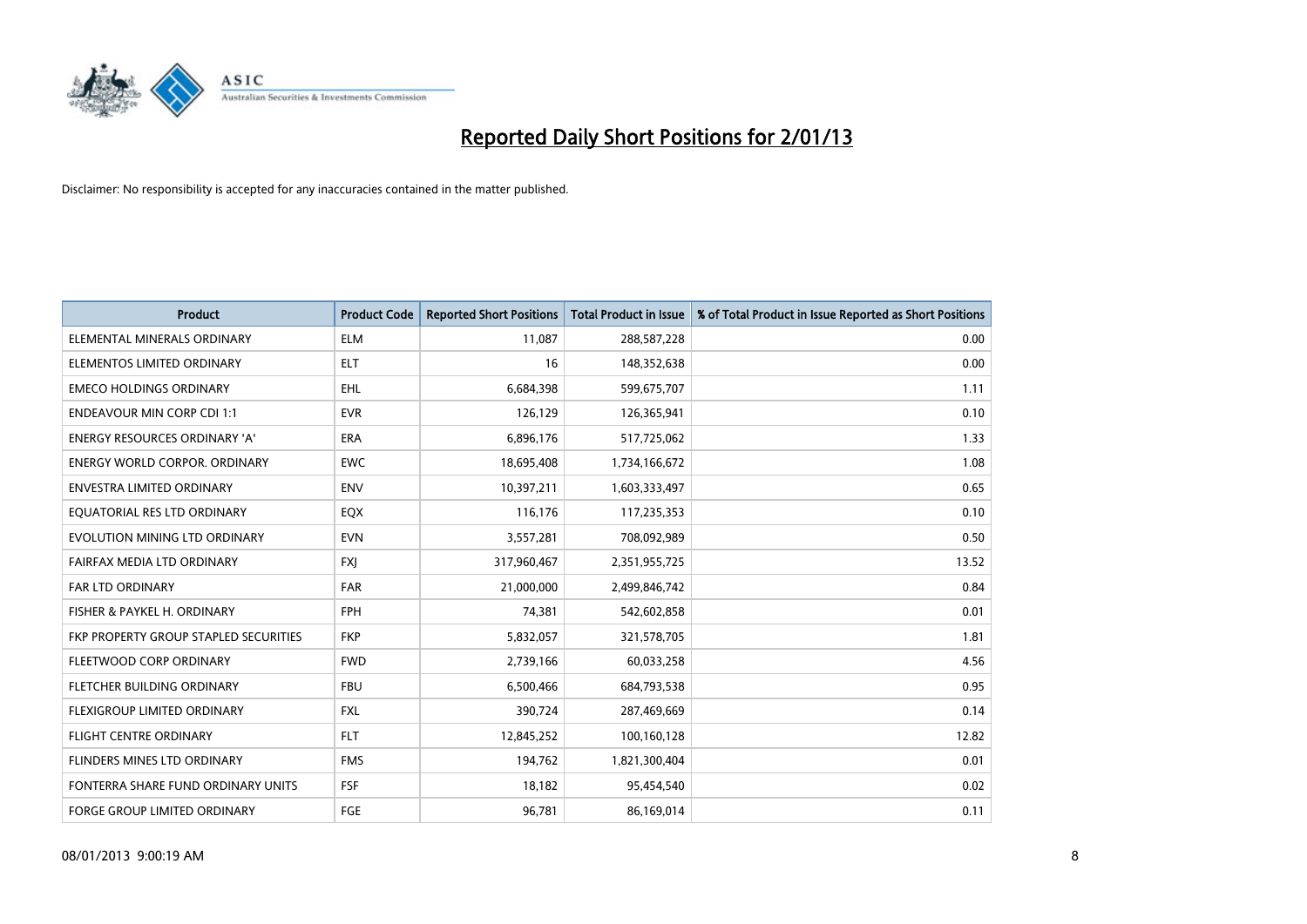

| <b>Product</b>                            | <b>Product Code</b> | <b>Reported Short Positions</b> | <b>Total Product in Issue</b> | % of Total Product in Issue Reported as Short Positions |
|-------------------------------------------|---------------------|---------------------------------|-------------------------------|---------------------------------------------------------|
| <b>FORTESCUE METALS GRP ORDINARY</b>      | <b>FMG</b>          | 185,723,678                     | 3,113,798,659                 | 5.96                                                    |
| <b>G.U.D. HOLDINGS ORDINARY</b>           | GUD                 | 1,434,605                       | 71,341,319                    | 2.01                                                    |
| <b>G8 EDUCATION LIMITED ORDINARY</b>      | <b>GEM</b>          | 160,673                         | 246,048,593                   | 0.07                                                    |
| <b>GALAXY RESOURCES ORDINARY</b>          | <b>GXY</b>          | 1,535,733                       | 560,357,421                   | 0.27                                                    |
| <b>GENETIC TECHNOLOGIES ORDINARY</b>      | <b>GTG</b>          | 689.100                         | 474,971,819                   | 0.15                                                    |
| GEODYNAMICS LIMITED ORDINARY              | GDY                 | 850                             | 406,452,608                   | 0.00                                                    |
| <b>GINDALBIE METALS LTD ORDINARY</b>      | <b>GBG</b>          | 26,596,319                      | 1,404,350,200                 | 1.89                                                    |
| <b>GOODMAN FIELDER, ORDINARY</b>          | GFF                 | 25,335,662                      | 1,955,559,207                 | 1.30                                                    |
| <b>GOODMAN GROUP STAPLED US PROHIBIT.</b> | <b>GMG</b>          | 2,470,248                       | 1,713,233,947                 | 0.14                                                    |
| <b>GPT GROUP STAPLED SEC.</b>             | <b>GPT</b>          | 7,725,366                       | 1,766,785,075                 | 0.44                                                    |
| <b>GRAINCORP LIMITED A CLASS ORDINARY</b> | <b>GNC</b>          | 1,585,746                       | 228,855,628                   | 0.69                                                    |
| <b>GRANGE RESOURCES. ORDINARY</b>         | <b>GRR</b>          | 1,365,126                       | 1,155,487,102                 | 0.12                                                    |
| <b>GREENLAND MIN EN LTD ORDINARY</b>      | GGG                 | 4,266,505                       | 567,937,409                   | 0.75                                                    |
| <b>GRYPHON MINERALS LTD ORDINARY</b>      | GRY                 | 13,361,802                      | 400,464,983                   | 3.34                                                    |
| <b>GUILDFORD COAL LTD ORDINARY</b>        | <b>GUF</b>          | 1,238,029                       | 521,046,899                   | 0.24                                                    |
| <b>GUNNS LIMITED ORDINARY</b>             | <b>GNS</b>          | 51,528,090                      | 848,401,559                   | 6.07                                                    |
| <b>GWA GROUP LTD ORDINARY</b>             | GWA                 | 9,437,921                       | 304,706,899                   | 3.10                                                    |
| HARVEY NORMAN ORDINARY                    | <b>HVN</b>          | 120,063,389                     | 1,062,316,784                 | 11.30                                                   |
| HASTIE GROUP LIMITED ORDINARY             | <b>HST</b>          | 233,914                         | 137,353,504                   | 0.17                                                    |
| <b>HENDERSON GROUP CDI 1:1</b>            | <b>HGG</b>          | 1,783,533                       | 709,662,473                   | 0.25                                                    |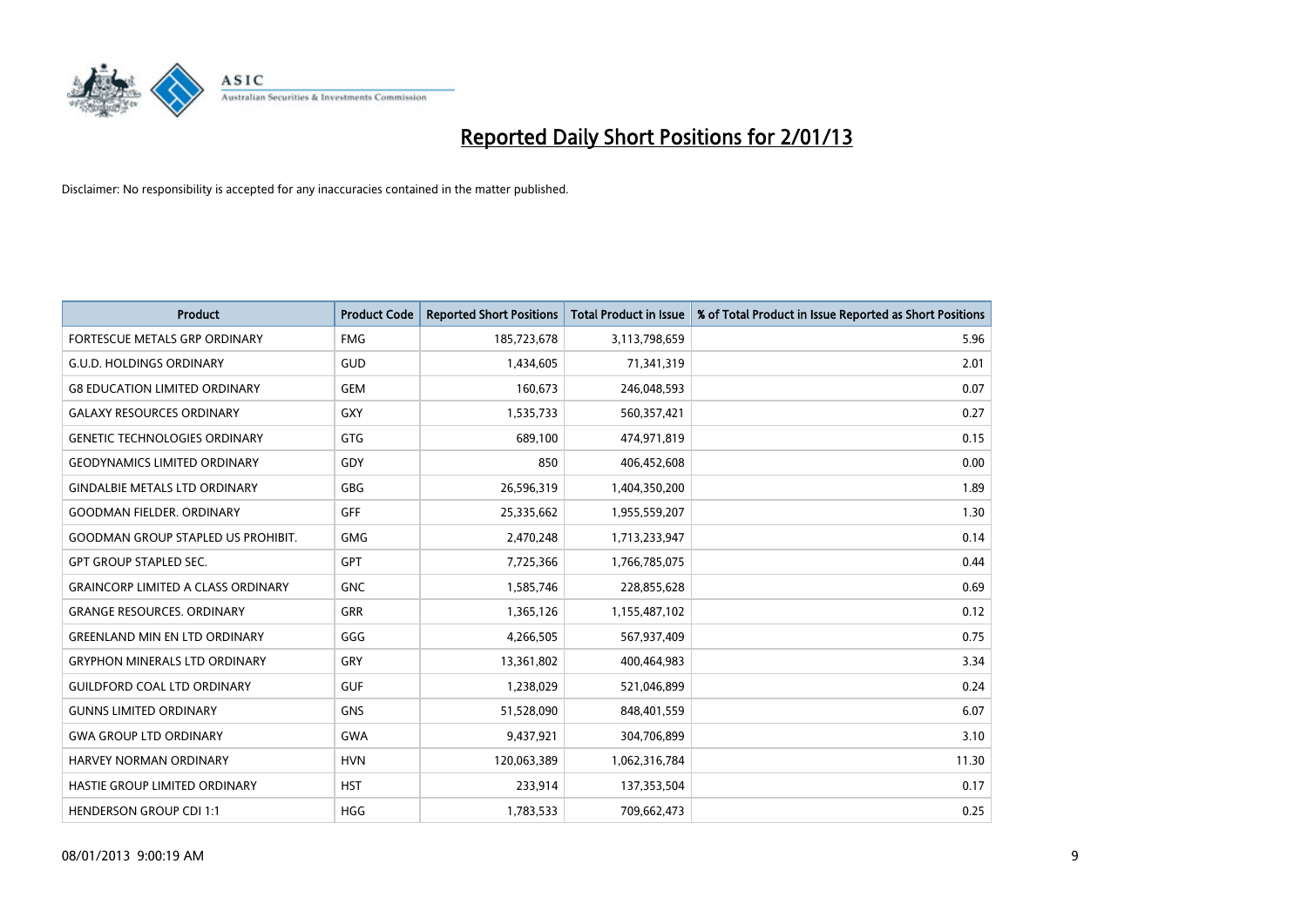

| <b>Product</b>                                | <b>Product Code</b> | <b>Reported Short Positions</b> | <b>Total Product in Issue</b> | % of Total Product in Issue Reported as Short Positions |
|-----------------------------------------------|---------------------|---------------------------------|-------------------------------|---------------------------------------------------------|
| HFA HOLDINGS LIMITED ORDINARY                 | <b>HFA</b>          | 3,809                           | 117,332,831                   | 0.00                                                    |
| HILLGROVE RES LTD ORDINARY                    | <b>HGO</b>          | 2,190,079                       | 1,022,760,221                 | 0.21                                                    |
| HILLS HOLDINGS LTD ORDINARY                   | <b>HIL</b>          | 3,176,161                       | 246,500,444                   | 1.29                                                    |
| HORIZON OIL LIMITED ORDINARY                  | <b>HZN</b>          | 37,351,022                      | 1,130,811,515                 | 3.30                                                    |
| HOT CHILI LTD ORDINARY                        | <b>HCH</b>          | 997,524                         | 286,776,224                   | 0.35                                                    |
| <b>ICON ENERGY LIMITED ORDINARY</b>           | <b>ICN</b>          | 16,678                          | 533,391,210                   | 0.00                                                    |
| <b>IINET LIMITED ORDINARY</b>                 | <b>IIN</b>          | 193,968                         | 161,238,847                   | 0.12                                                    |
| ILUKA RESOURCES ORDINARY                      | ILU                 | 66,029,713                      | 418,700,517                   | 15.77                                                   |
| <b>IMDEX LIMITED ORDINARY</b>                 | <b>IMD</b>          | 682,821                         | 210,473,188                   | 0.32                                                    |
| <b>INCITEC PIVOT ORDINARY</b>                 | IPL                 | 4,595,372                       | 1,628,730,107                 | 0.28                                                    |
| INDEPENDENCE GROUP ORDINARY                   | <b>IGO</b>          | 4,551,148                       | 232,882,535                   | 1.95                                                    |
| <b>INDOPHIL RESOURCES ORDINARY</b>            | <b>IRN</b>          | 434,215                         | 1,203,146,194                 | 0.04                                                    |
| INFIGEN ENERGY STAPLED SECURITIES             | <b>IFN</b>          | 3,366,689                       | 762,265,972                   | 0.44                                                    |
| <b>INSURANCE AUSTRALIA ORDINARY</b>           | IAG                 | 5,529,817                       | 2,079,034,021                 | 0.27                                                    |
| <b>INTEGRA MINING LTD, ORDINARY</b>           | <b>IGR</b>          | 240,783                         | 934,440,899                   | 0.03                                                    |
| <b>INTREPID MINES ORDINARY</b>                | <b>IAU</b>          | 6,934,682                       | 555,419,975                   | 1.25                                                    |
| <b>INVESTA OFFICE FUND STAPLED SECURITIES</b> | <b>IOF</b>          | 1,437,269                       | 614,047,458                   | 0.23                                                    |
| <b>INVOCARE LIMITED ORDINARY</b>              | IVC                 | 2,545,048                       | 110,030,298                   | 2.31                                                    |
| <b>ION LIMITED ORDINARY</b>                   | <b>ION</b>          | 164,453                         | 256,365,105                   | 0.06                                                    |
| <b>IOOF HOLDINGS LTD ORDINARY</b>             | <b>IFL</b>          | 1,390,771                       | 229,794,395                   | 0.61                                                    |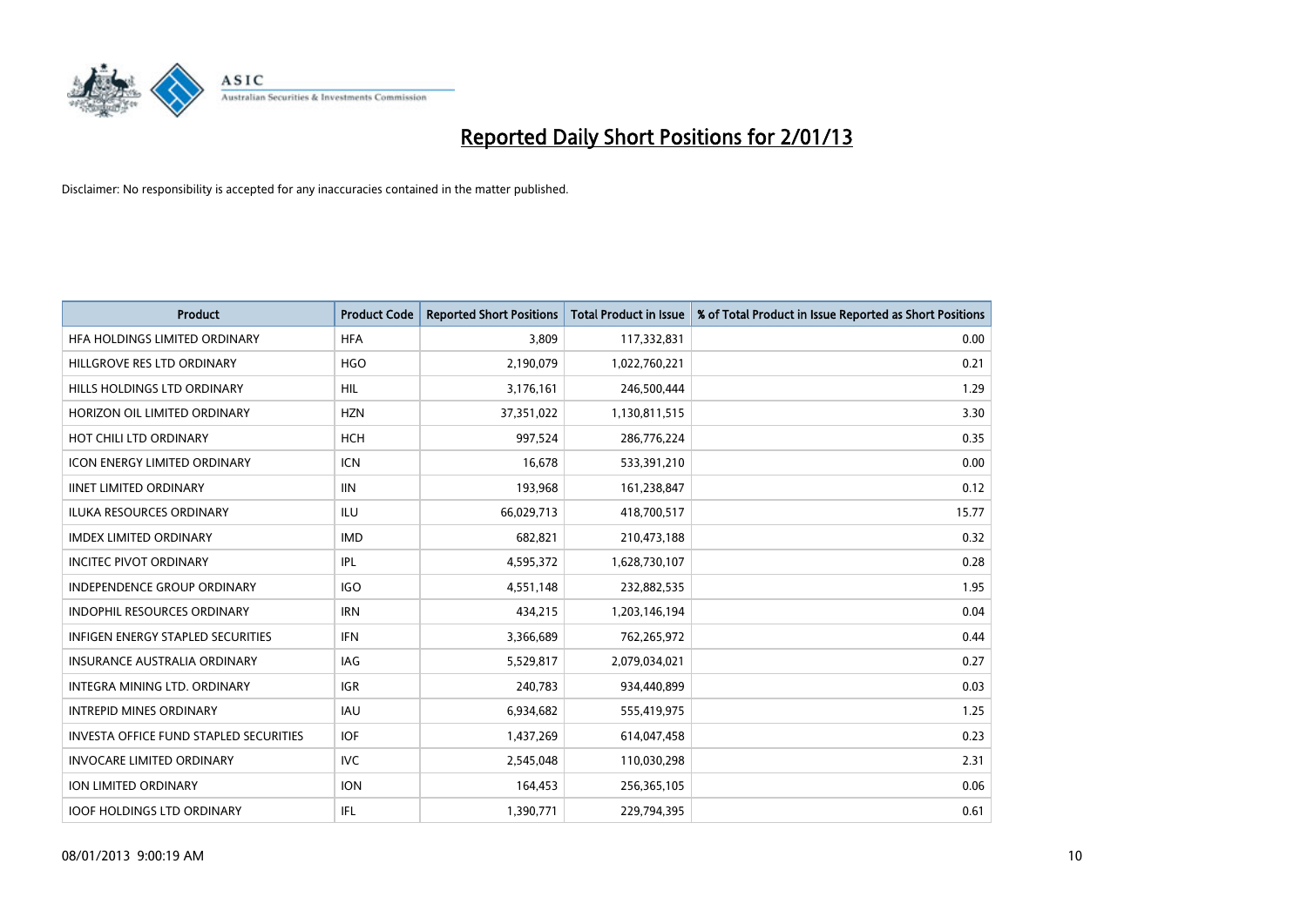

| <b>Product</b>                                  | <b>Product Code</b> | <b>Reported Short Positions</b> | <b>Total Product in Issue</b> | % of Total Product in Issue Reported as Short Positions |
|-------------------------------------------------|---------------------|---------------------------------|-------------------------------|---------------------------------------------------------|
| <b>IRESS LIMITED ORDINARY</b>                   | <b>IRE</b>          | 2,113,501                       | 128,620,231                   | 1.64                                                    |
| <b>IVANHOE AUSTRALIA ORDINARY</b>               | <b>IVA</b>          | 1,753,024                       | 714,483,151                   | 0.25                                                    |
| <b>JAMES HARDIE INDUST CHESS DEPOSITARY INT</b> | <b>IHX</b>          | 8,642,939                       | 440,917,727                   | 1.96                                                    |
| <b>IB HI-FI LIMITED ORDINARY</b>                | <b>IBH</b>          | 19,769,321                      | 98,850,643                    | 20.00                                                   |
| <b>JUMBO INTERACTIVE ORDINARY</b>               | <b>JIN</b>          | 1,000                           | 43,002,560                    | 0.00                                                    |
| <b>JUPITER MINES ORDINARY</b>                   | <b>IMS</b>          | 1,672                           | 2,281,835,383                 | 0.00                                                    |
| KAGARA LTD ORDINARY                             | KZL                 | 3,034,733                       | 798,953,117                   | 0.38                                                    |
| KANGAROO RES LTD ORDINARY                       | <b>KRL</b>          | 191,687                         | 3,434,430,012                 | 0.01                                                    |
| KAROON GAS AUSTRALIA ORDINARY                   | <b>KAR</b>          | 162,453                         | 221,420,769                   | 0.07                                                    |
| KATHMANDU HOLD LTD ORDINARY                     | <b>KMD</b>          | 641,305                         | 200,215,894                   | 0.32                                                    |
| <b>KBL MINING LIMITED ORDINARY</b>              | <b>KBL</b>          | 1,820                           | 293,535,629                   | 0.00                                                    |
| <b>KENTOR GOLD LIMITED ORDINARY</b>             | KGL                 | 275                             | 140,040,563                   | 0.00                                                    |
| KINGSGATE CONSOLID, ORDINARY                    | <b>KCN</b>          | 8,051,277                       | 151,828,173                   | 5.30                                                    |
| KINGSROSE MINING LTD ORDINARY                   | <b>KRM</b>          | 27,853                          | 291,261,517                   | 0.01                                                    |
| LEIGHTON HOLDINGS ORDINARY                      | LEI                 | 8,290,426                       | 337, 164, 188                 | 2.46                                                    |
| LEND LEASE GROUP UNIT/ORD STAPLED               | LLC                 | 5,488,043                       | 574,351,883                   | 0.96                                                    |
| LINC ENERGY LTD ORDINARY                        | <b>LNC</b>          | 26,028,308                      | 504,487,631                   | 5.16                                                    |
| LYCOPODIUM LIMITED ORDINARY                     | <b>LYL</b>          | 602                             | 38,755,103                    | 0.00                                                    |
| <b>LYNAS CORPORATION ORDINARY</b>               | <b>LYC</b>          | 133,026,208                     | 1,960,801,292                 | 6.78                                                    |
| M2 TELECOMMUNICATION ORDINARY                   | <b>MTU</b>          | 5,611,479                       | 157,976,251                   | 3.55                                                    |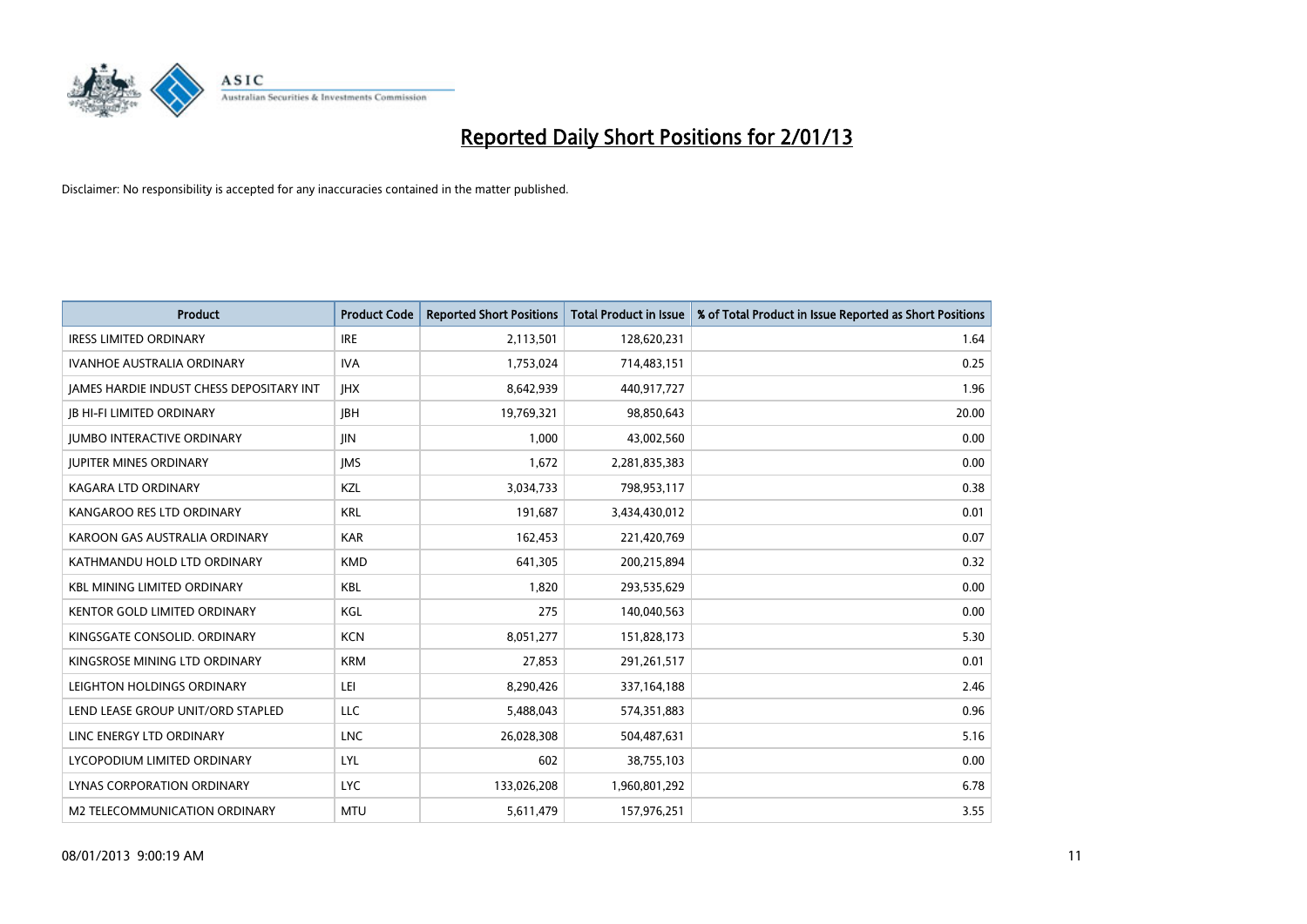

| <b>Product</b>                        | <b>Product Code</b> | <b>Reported Short Positions</b> | <b>Total Product in Issue</b> | % of Total Product in Issue Reported as Short Positions |
|---------------------------------------|---------------------|---------------------------------|-------------------------------|---------------------------------------------------------|
| <b>MACA LIMITED ORDINARY</b>          | <b>MLD</b>          | 882,589                         | 150,000,000                   | 0.59                                                    |
| <b>MACMAHON HOLDINGS ORDINARY</b>     | <b>MAH</b>          | 16,852,515                      | 1,020,539,461                 | 1.65                                                    |
| MACQ ATLAS ROADS GRP ORDINARY STAPLED | <b>MQA</b>          | 4,586,532                       | 478,531,436                   | 0.96                                                    |
| MACQUARIE GROUP LTD ORDINARY          | <b>MOG</b>          | 6,204,356                       | 339,178,329                   | 1.83                                                    |
| <b>MARENGO MINING ORDINARY</b>        | <b>MGO</b>          | 26,950                          | 1,137,870,521                 | 0.00                                                    |
| <b>MATRIX C &amp; E LTD ORDINARY</b>  | <b>MCE</b>          | 4,056,601                       | 94,555,428                    | 4.29                                                    |
| MAVERICK DRILLING ORDINARY            | <b>MAD</b>          | 10,165,603                      | 452,726,751                   | 2.25                                                    |
| MAYNE PHARMA LTD ORDINARY             | <b>MYX</b>          | 546,300                         | 545,527,413                   | 0.10                                                    |
| MCMILLAN SHAKESPEARE ORDINARY         | <b>MMS</b>          | 861,492                         | 74,523,965                    | 1.16                                                    |
| MEDUSA MINING LTD ORDINARY            | <b>MML</b>          | 2,424,379                       | 188,903,911                   | 1.28                                                    |
| MELBOURNE IT LIMITED ORDINARY         | <b>MLB</b>          | 11,980                          | 82,451,363                    | 0.01                                                    |
| MEO AUSTRALIA LTD ORDINARY            | <b>MEO</b>          | 10,845                          | 627,264,587                   | 0.00                                                    |
| <b>MERMAID MARINE ORDINARY</b>        | <b>MRM</b>          | 1,089,969                       | 223,832,900                   | 0.49                                                    |
| MESOBLAST LIMITED ORDINARY            | <b>MSB</b>          | 15,366,122                      | 287,132,832                   | 5.35                                                    |
| METALS X LIMITED ORDINARY             | <b>MLX</b>          | 4,624,190                       | 1,651,766,110                 | 0.28                                                    |
| METCASH LIMITED ORDINARY              | <b>MTS</b>          | 89,651,653                      | 880,704,786                   | 10.18                                                   |
| METGASCO LIMITED ORDINARY             | <b>MEL</b>          | 150,000                         | 445,158,802                   | 0.03                                                    |
| METMINCO LIMITED ORDINARY             | <b>MNC</b>          | 54,825                          | 1,749,543,023                 | 0.00                                                    |
| MICLYN EXP OFFSHR ORDINARY            | <b>MIO</b>          | 145,349                         | 278,639,188                   | 0.05                                                    |
| MILTON CORPORATION ORDINARY           | <b>MLT</b>          | 12,800                          | 121,625,655                   | 0.01                                                    |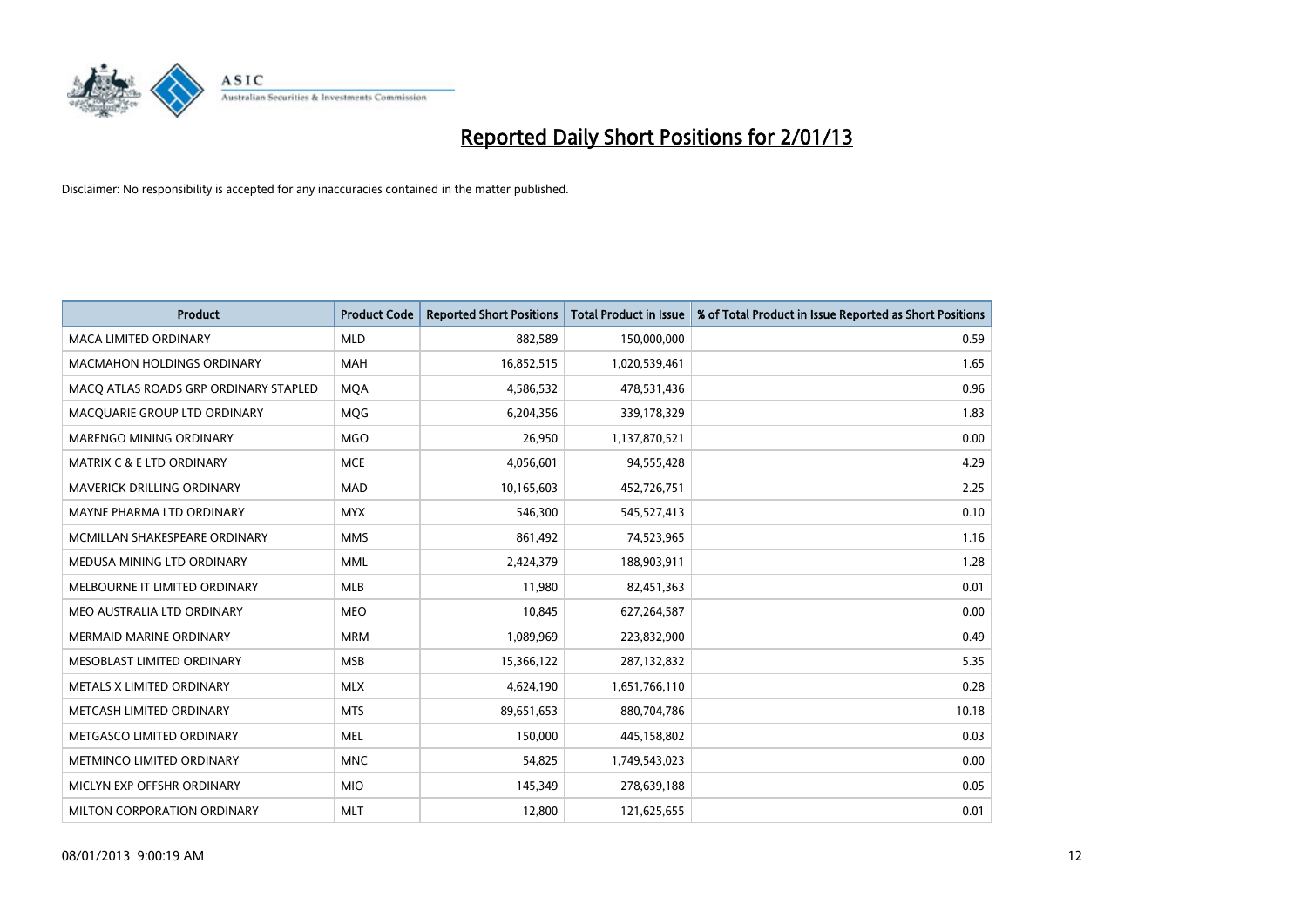

| <b>Product</b>                     | <b>Product Code</b> | <b>Reported Short Positions</b> | <b>Total Product in Issue</b> | % of Total Product in Issue Reported as Short Positions |
|------------------------------------|---------------------|---------------------------------|-------------------------------|---------------------------------------------------------|
| MINCOR RESOURCES NL ORDINARY       | <b>MCR</b>          | 2,266,838                       | 188,208,274                   | 1.20                                                    |
| MINERAL DEPOSITS ORDINARY          | <b>MDL</b>          | 383,670                         | 83,538,786                    | 0.46                                                    |
| MINERAL RESOURCES, ORDINARY        | <b>MIN</b>          | 3,527,526                       | 185,333,269                   | 1.90                                                    |
| MIRABELA NICKEL LTD ORDINARY       | <b>MBN</b>          | 7,309,971                       | 876,582,736                   | 0.83                                                    |
| MIRVAC GROUP STAPLED SECURITIES    | <b>MGR</b>          | 5,247,448                       | 3,425,587,451                 | 0.15                                                    |
| MOLOPO ENERGY LTD ORDINARY         | <b>MPO</b>          | 534,047                         | 245,849,711                   | 0.22                                                    |
| <b>MONADELPHOUS GROUP ORDINARY</b> | <b>MND</b>          | 6,899,858                       | 90,663,543                    | 7.61                                                    |
| MORTGAGE CHOICE LTD ORDINARY       | <b>MOC</b>          | 2,403,033                       | 123,431,282                   | 1.95                                                    |
| <b>MOUNT GIBSON IRON ORDINARY</b>  | <b>MGX</b>          | 3,909,752                       | 1,090,584,232                 | 0.36                                                    |
| MULTIPLEX SITES SITES              | <b>MXUPA</b>        | 554                             | 4,500,000                     | 0.01                                                    |
| MURCHISON METALS LTD ORDINARY      | <b>MMX</b>          | 6,141,064                       | 450,427,346                   | 1.36                                                    |
| <b>MYER HOLDINGS LTD ORDINARY</b>  | <b>MYR</b>          | 82,318,261                      | 583,384,551                   | 14.11                                                   |
| MYSTATE LIMITED ORDINARY           | <b>MYS</b>          | 19,725                          | 87,117,374                    | 0.02                                                    |
| NATIONAL AUST, BANK ORDINARY       | <b>NAB</b>          | 11,100,446                      | 2,342,207,090                 | 0.47                                                    |
| NAVITAS LIMITED ORDINARY           | <b>NVT</b>          | 7,963,111                       | 375,367,918                   | 2.12                                                    |
| NEON ENERGY LIMITED ORDINARY       | <b>NEN</b>          | 3,405,297                       | 549,844,091                   | 0.62                                                    |
| NEPTUNE MARINE ORDINARY            | <b>NMS</b>          | 60                              | 1,843,891,566                 | 0.00                                                    |
| NEW HOPE CORPORATION ORDINARY      | <b>NHC</b>          | 2,411,377                       | 830,563,352                   | 0.29                                                    |
| NEWCREST MINING ORDINARY           | <b>NCM</b>          | 1,958,765                       | 765,906,839                   | 0.26                                                    |
| NEWS CORP A NON-VOTING CDI         | <b>NWSLV</b>        | 2,975,446                       | 1,536,380,180                 | 0.19                                                    |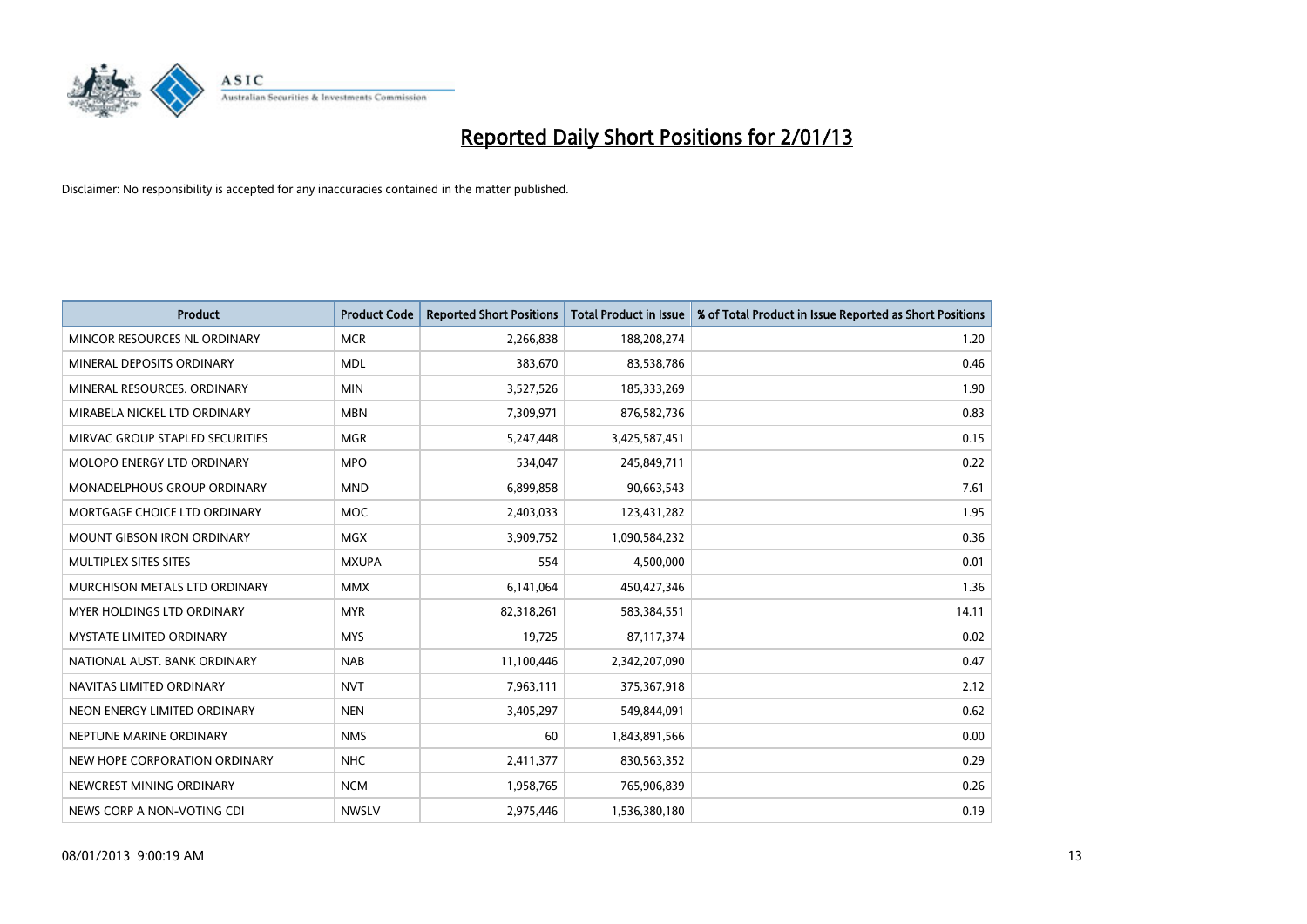

| <b>Product</b>                        | <b>Product Code</b> | <b>Reported Short Positions</b> | <b>Total Product in Issue</b> | % of Total Product in Issue Reported as Short Positions |
|---------------------------------------|---------------------|---------------------------------|-------------------------------|---------------------------------------------------------|
| NEWS CORP B VOTING CDI                | <b>NWS</b>          | 1,670,036                       | 798,520,953                   | 0.21                                                    |
| NEWSAT LIMITED ORDINARY               | <b>NWT</b>          | 58,617                          | 233,052,157                   | 0.03                                                    |
| NEXTDC LIMITED ORDINARY               | <b>NXT</b>          | 2,799,953                       | 172,602,288                   | 1.62                                                    |
| NEXUS ENERGY LIMITED ORDINARY         | <b>NXS</b>          | 7,952,218                       | 1,329,821,159                 | 0.60                                                    |
| NIB HOLDINGS LIMITED ORDINARY         | <b>NHF</b>          | 832                             | 439,004,182                   | 0.00                                                    |
| NIDO PETROLEUM ORDINARY               | <b>NDO</b>          | 105,313                         | 1,599,454,290                 | 0.01                                                    |
| NOBLE MINERAL RES ORDINARY            | <b>NMG</b>          | 2,687,929                       | 666,397,952                   | 0.40                                                    |
| NORFOLK GROUP ORDINARY                | <b>NFK</b>          | 50                              | 158,890,730                   | 0.00                                                    |
| NORTHERN IRON LTD ORDINARY            | <b>NFE</b>          | 3,287,635                       | 484,405,314                   | 0.68                                                    |
| NORTHERN STAR ORDINARY                | <b>NST</b>          | 4,790,865                       | 424,218,168                   | 1.13                                                    |
| NRW HOLDINGS LIMITED ORDINARY         | <b>NWH</b>          | 2,471,438                       | 278,888,011                   | 0.89                                                    |
| NUFARM LIMITED ORDINARY               | <b>NUF</b>          | 6,286,552                       | 262,721,422                   | 2.39                                                    |
| OCEANAGOLD CORP. CHESS DEPOSITARY INT | <b>OGC</b>          | 2,048,477                       | 293,517,918                   | 0.70                                                    |
| OIL SEARCH LTD ORDINARY               | OSH                 | 3,219,207                       | 1,334,756,742                 | 0.24                                                    |
| OM HOLDINGS LIMITED ORDINARY          | OMH                 | 4,017,755                       | 673,423,337                   | 0.60                                                    |
| ORICA LIMITED ORDINARY                | ORI                 | 3,448,084                       | 366,686,516                   | 0.94                                                    |
| ORIGIN ENERGY ORDINARY                | <b>ORG</b>          | 16,797,532                      | 1,094,018,776                 | 1.54                                                    |
| OROCOBRE LIMITED ORDINARY             | <b>ORE</b>          | 43,077                          | 117,745,140                   | 0.04                                                    |
| OROTONGROUP LIMITED ORDINARY          | ORL                 | 31,963                          | 40,880,902                    | 0.08                                                    |
| ORPHEUS ENERGY LTD ORDINARY           | <b>OEG</b>          | 67,200                          | 130,475,919                   | 0.05                                                    |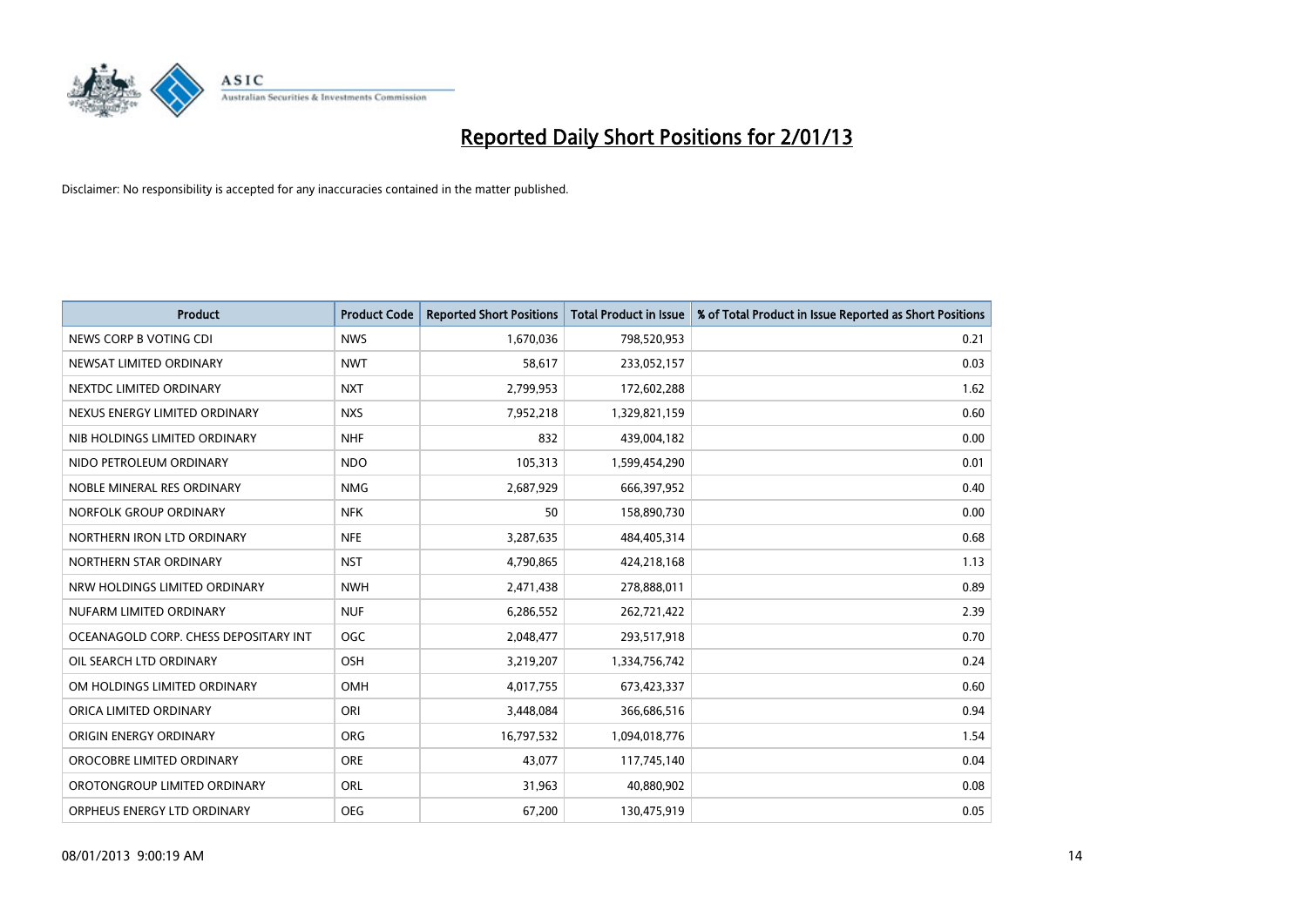

| <b>Product</b>               | <b>Product Code</b> | <b>Reported Short Positions</b> | <b>Total Product in Issue</b> | % of Total Product in Issue Reported as Short Positions |
|------------------------------|---------------------|---------------------------------|-------------------------------|---------------------------------------------------------|
| OZ MINERALS ORDINARY         | OZL                 | 4,848,815                       | 303,470,022                   | 1.60                                                    |
| PACIFIC BRANDS ORDINARY      | <b>PBG</b>          | 11,088,889                      | 912,915,695                   | 1.21                                                    |
| PALADIN ENERGY LTD ORDINARY  | <b>PDN</b>          | 77,402,472                      | 836,825,651                   | 9.25                                                    |
| PANAUST LIMITED ORDINARY     | <b>PNA</b>          | 3,228,013                       | 605,962,322                   | 0.53                                                    |
| PANCONTINENTAL OIL ORDINARY  | <b>PCL</b>          | 82,361                          | 1,150,994,096                 | 0.01                                                    |
| PANORAMIC RESOURCES ORDINARY | PAN                 | 1,297,083                       | 256,058,555                   | 0.51                                                    |
| PAPERLINX LIMITED ORDINARY   | <b>PPX</b>          | 68,231                          | 609,280,761                   | 0.01                                                    |
| PAPILLON RES LTD ORDINARY    | PIR                 | 2,260,463                       | 268,269,982                   | 0.84                                                    |
| PATTIES FOODS LTD ORDINARY   | PFL                 | 100.000                         | 139,065,639                   | 0.07                                                    |
| PEET LIMITED ORDINARY        | <b>PPC</b>          | 3,835,627                       | 321,013,141                   | 1.19                                                    |
| PERILYA LIMITED ORDINARY     | PEM                 | 514                             | 769,316,426                   | 0.00                                                    |
| PERPETUAL LIMITED ORDINARY   | PPT                 | 2,118,353                       | 41,980,678                    | 5.05                                                    |
| PERSEUS MINING LTD ORDINARY  | PRU                 | 13,962,447                      | 457,962,088                   | 3.05                                                    |
| PHARMAXIS LTD ORDINARY       | <b>PXS</b>          | 4,565,066                       | 308,543,389                   | 1.48                                                    |
| PLATINUM ASSET ORDINARY      | <b>PTM</b>          | 12,991,379                      | 561,347,878                   | 2.31                                                    |
| PLATINUM AUSTRALIA ORDINARY  | <b>PLA</b>          | 836,127                         | 504,968,043                   | 0.17                                                    |
| PMP LIMITED ORDINARY         | <b>PMP</b>          | 206,144                         | 323,781,124                   | 0.06                                                    |
| PRANA BIOTECHNOLOGY ORDINARY | PBT                 | 69,000                          | 340,689,928                   | 0.02                                                    |
| PREMIER INVESTMENTS ORDINARY | <b>PMV</b>          | 1,205,338                       | 155,260,478                   | 0.78                                                    |
| PRIMA BIOMED LTD ORDINARY    | <b>PRR</b>          | 4,875,000                       | 1,066,063,388                 | 0.46                                                    |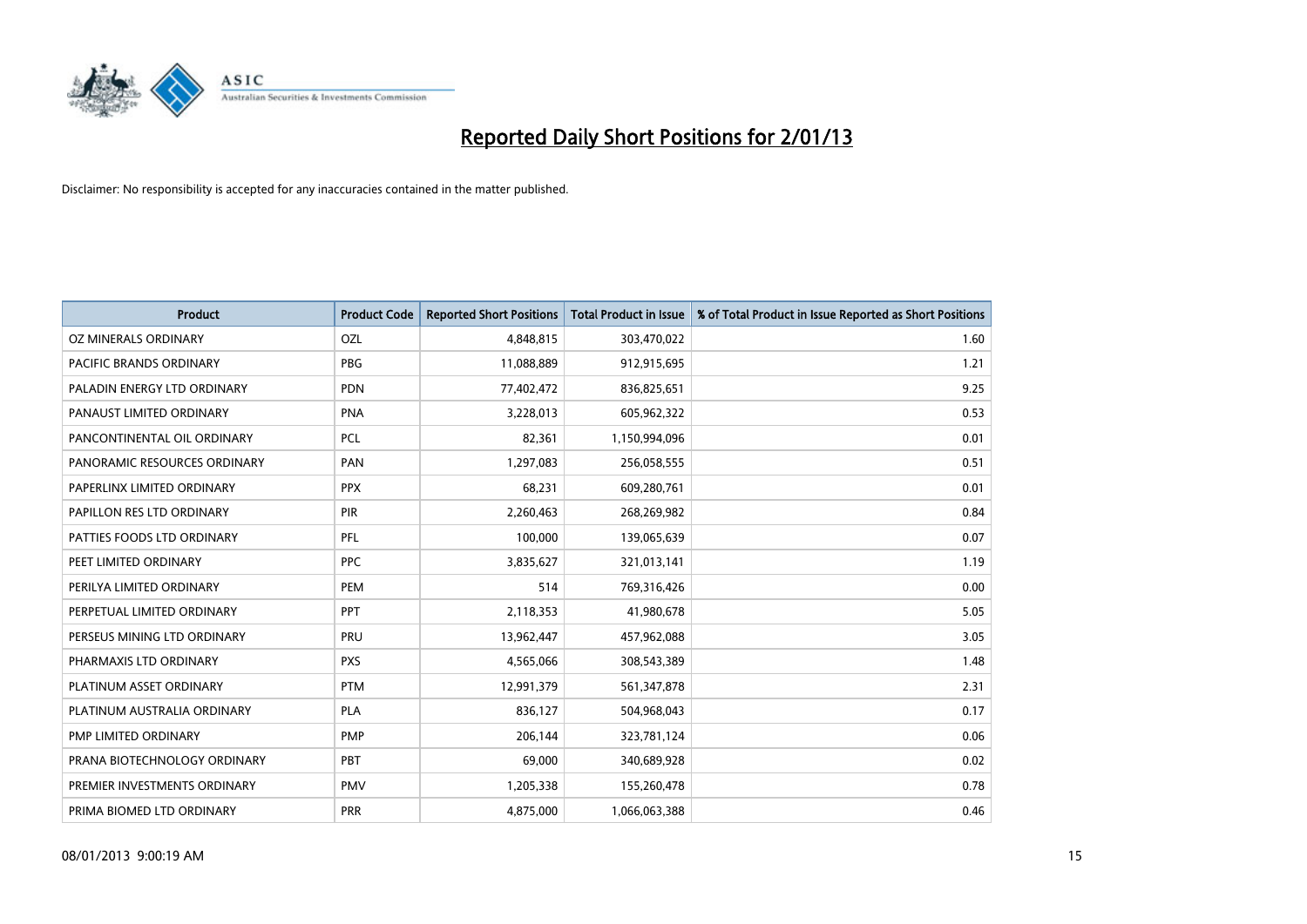

| <b>Product</b>                      | <b>Product Code</b> | <b>Reported Short Positions</b> | <b>Total Product in Issue</b> | % of Total Product in Issue Reported as Short Positions |
|-------------------------------------|---------------------|---------------------------------|-------------------------------|---------------------------------------------------------|
| PRIMARY HEALTH CARE ORDINARY        | <b>PRY</b>          | 27,345,926                      | 502,983,554                   | 5.44                                                    |
| PRIME MEDIA GRP LTD ORDINARY        | <b>PRT</b>          | 65,763                          | 366,330,303                   | 0.02                                                    |
| PRIMEAG AUSTRALIA ORDINARY          | PAG                 | 2,151                           | 266,394,444                   | 0.00                                                    |
| PROGRAMMED ORDINARY                 | <b>PRG</b>          | 220,074                         | 118,177,001                   | 0.19                                                    |
| <b>PSIVIDA CORP CDI 1:1</b>         | <b>PVA</b>          | 50,000                          | 8,941,306                     | 0.56                                                    |
| PURA VIDA ENERGY NL ORDINARY        | <b>PVD</b>          | 157,040                         | 59,769,584                    | 0.26                                                    |
| <b>QANTAS AIRWAYS ORDINARY</b>      | QAN                 | 15,896,878                      | 2,265,123,620                 | 0.70                                                    |
| <b>OBE INSURANCE GROUP ORDINARY</b> | OBE                 | 62,958,805                      | 1,196,747,582                 | 5.26                                                    |
| ORXPHARMA LTD ORDINARY              | <b>ORX</b>          | 66                              | 144,617,206                   | 0.00                                                    |
| <b>QUBE HOLDINGS LTD ORDINARY</b>   | <b>QUB</b>          | 10,012,158                      | 926,489,845                   | 1.08                                                    |
| RAMELIUS RESOURCES ORDINARY         | <b>RMS</b>          | 4,408,963                       | 337,296,949                   | 1.31                                                    |
| RAMSAY HEALTH CARE ORDINARY         | <b>RHC</b>          | 2,556,541                       | 202,081,252                   | 1.27                                                    |
| <b>RCR TOMLINSON ORDINARY</b>       | <b>RCR</b>          | 146,087                         | 132,431,265                   | 0.11                                                    |
| <b>REA GROUP ORDINARY</b>           | <b>REA</b>          | 15,613                          | 131,714,699                   | 0.01                                                    |
| <b>RECKON LIMITED ORDINARY</b>      | <b>RKN</b>          | 451,000                         | 129,488,015                   | 0.35                                                    |
| RED 5 LIMITED ORDINARY              | <b>RED</b>          | 1,840,376                       | 135,488,008                   | 1.36                                                    |
| RED FORK ENERGY ORDINARY            | <b>RFE</b>          | 3,153,257                       | 384,951,719                   | 0.82                                                    |
| REDBANK ENERGY LTD ORDINARY         | AEJ                 | 13                              | 786,287                       | 0.00                                                    |
| <b>REDFLEX HOLDINGS ORDINARY</b>    | <b>RDF</b>          | 2,820                           | 110,762,310                   | 0.00                                                    |
| REECE AUSTRALIA LTD. ORDINARY       | <b>REH</b>          | 10,500                          | 99,600,000                    | 0.01                                                    |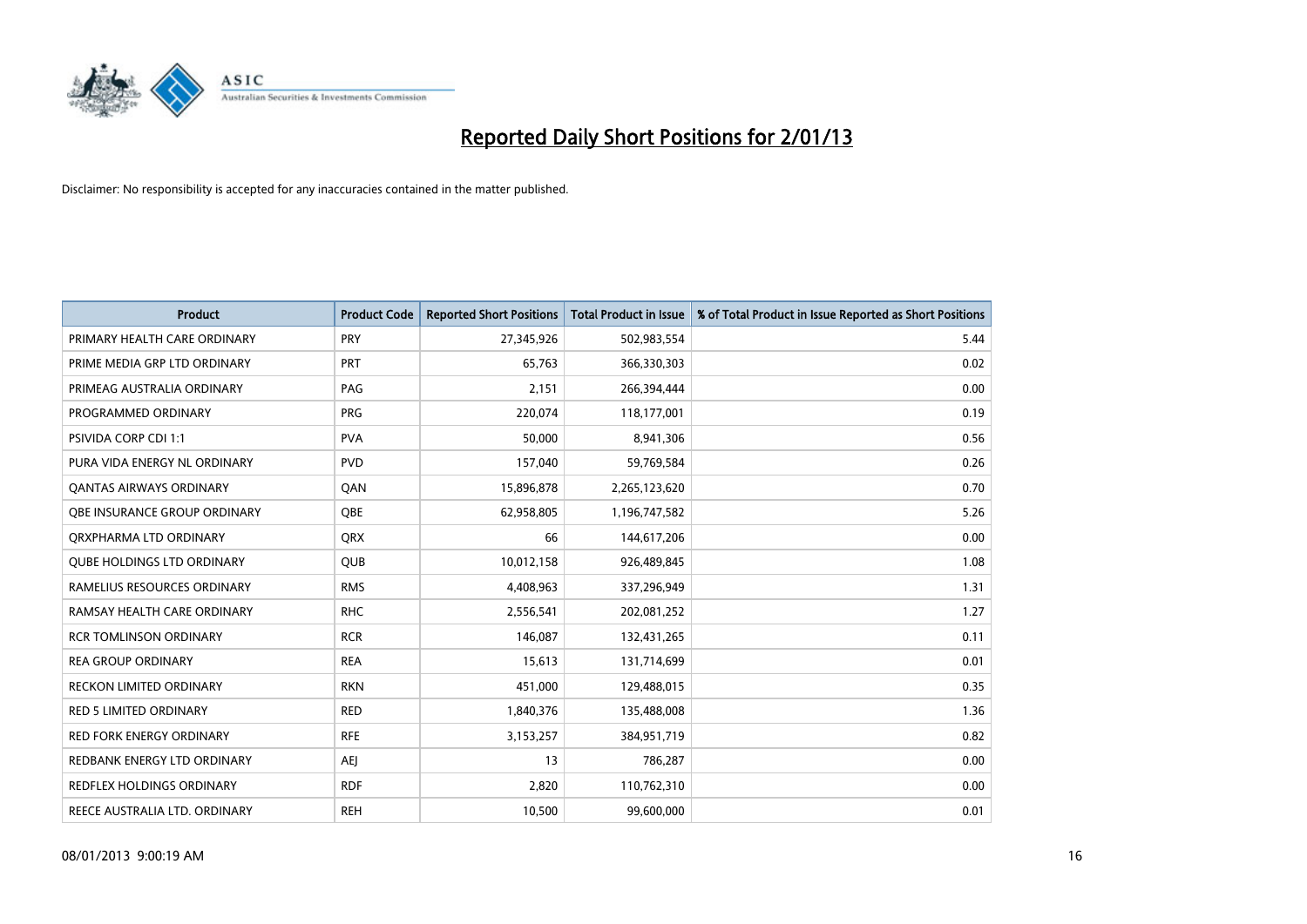

| <b>Product</b>                        | <b>Product Code</b> | <b>Reported Short Positions</b> | <b>Total Product in Issue</b> | % of Total Product in Issue Reported as Short Positions |
|---------------------------------------|---------------------|---------------------------------|-------------------------------|---------------------------------------------------------|
| <b>REGIS RESOURCES ORDINARY</b>       | <b>RRL</b>          | 2,502,428                       | 473,972,396                   | 0.53                                                    |
| RESMED INC CDI 10:1                   | <b>RMD</b>          | 2,259,471                       | 1,556,242,300                 | 0.15                                                    |
| <b>RESOLUTE MINING ORDINARY</b>       | <b>RSG</b>          | 2,536,766                       | 643,094,224                   | 0.39                                                    |
| RESOURCE GENERATION ORDINARY          | <b>RES</b>          | 173                             | 263,345,652                   | 0.00                                                    |
| RETAIL FOOD GROUP ORDINARY            | <b>RFG</b>          | 100,359                         | 128,723,453                   | 0.08                                                    |
| REVERSE CORP LIMITED ORDINARY         | <b>REF</b>          | 100                             | 92,382,175                    | 0.00                                                    |
| REX MINERALS LIMITED ORDINARY         | <b>RXM</b>          | 1,974,670                       | 188,907,284                   | 1.05                                                    |
| RHG LIMITED ORDINARY                  | <b>RHG</b>          | 297,924                         | 308,483,177                   | 0.10                                                    |
| <b>RIALTO ENERGY ORDINARY</b>         | <b>RIA</b>          | 41                              | 672,259,992                   | 0.00                                                    |
| RIO TINTO LIMITED ORDINARY            | <b>RIO</b>          | 9,897,297                       | 435,758,720                   | 2.27                                                    |
| ROC OIL COMPANY ORDINARY              | <b>ROC</b>          | 1,390,345                       | 683,235,552                   | 0.20                                                    |
| <b>RURALCO HOLDINGS ORDINARY</b>      | <b>RHL</b>          | 12,000                          | 55,019,284                    | 0.02                                                    |
| SAI GLOBAL LIMITED ORDINARY           | SAI                 | 5,338,736                       | 206,883,139                   | 2.58                                                    |
| SALMAT LIMITED ORDINARY               | <b>SLM</b>          | 489,268                         | 159,812,799                   | 0.31                                                    |
| SAMSON OIL & GAS LTD ORDINARY         | SSN                 | 4,852,064                       | 1,865,384,154                 | 0.26                                                    |
| SANDFIRE RESOURCES ORDINARY           | <b>SFR</b>          | 1,246,891                       | 153,524,301                   | 0.81                                                    |
| <b>SANTOS LTD ORDINARY</b>            | <b>STO</b>          | 3,537,834                       | 958,870,979                   | 0.37                                                    |
| SARACEN MINERAL ORDINARY              | SAR                 | 6,512,047                       | 595,217,424                   | 1.09                                                    |
| SCA PROPERTY GROUP STAPLED SECURITIES | <b>SCP</b>          | 6,855,494                       | 585,455,114                   | 1.17                                                    |
| SEDGMAN LIMITED ORDINARY              | <b>SDM</b>          | 541,147                         | 217,623,797                   | 0.25                                                    |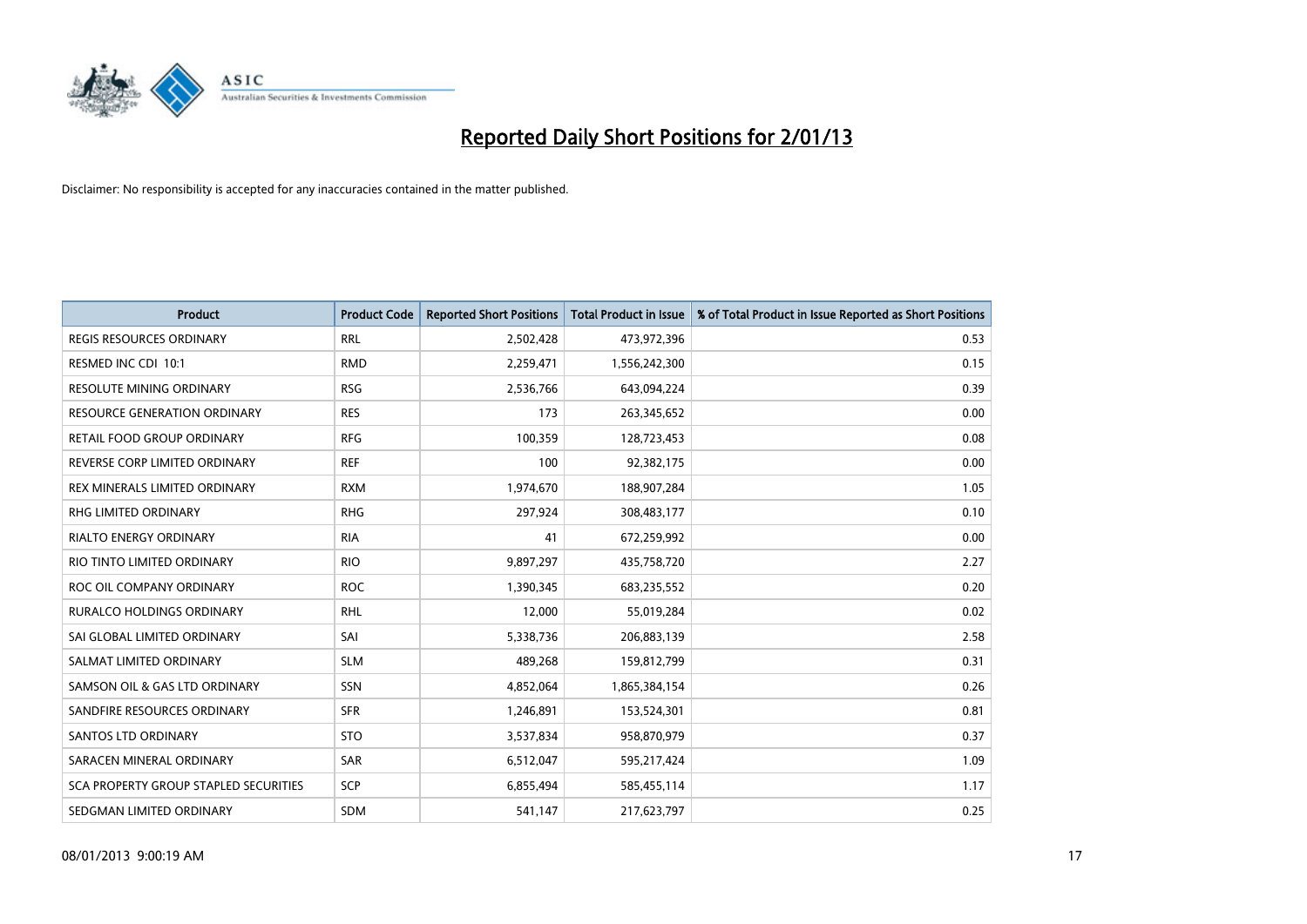

| <b>Product</b>                           | <b>Product Code</b> | <b>Reported Short Positions</b> | <b>Total Product in Issue</b> | % of Total Product in Issue Reported as Short Positions |
|------------------------------------------|---------------------|---------------------------------|-------------------------------|---------------------------------------------------------|
| SEEK LIMITED ORDINARY                    | <b>SEK</b>          | 13,190,427                      | 337,101,307                   | 3.91                                                    |
| SENEX ENERGY LIMITED ORDINARY            | SXY                 | 2,067,710                       | 1,140,194,837                 | 0.18                                                    |
| SERVCORP LIMITED ORDINARY                | SRV                 | 94                              | 98,432,275                    | 0.00                                                    |
| SERVICE STREAM ORDINARY                  | <b>SSM</b>          | 5,018                           | 283,418,867                   | 0.00                                                    |
| SEVEN GROUP HOLDINGS ORDINARY            | <b>SVW</b>          | 3,093,606                       | 307,410,281                   | 1.01                                                    |
| SEVEN WEST MEDIA LTD ORDINARY            | <b>SWM</b>          | 18,360,807                      | 999,160,872                   | 1.84                                                    |
| SIGMA PHARMACEUTICAL ORDINARY            | <b>SIP</b>          | 6,936,092                       | 1,173,298,140                 | 0.59                                                    |
| SILEX SYSTEMS ORDINARY                   | <b>SLX</b>          | 976,941                         | 170,232,464                   | 0.57                                                    |
| SILVER CHEF LIMITED ORDINARY             | SIV                 | 1,344                           | 27,222,919                    | 0.00                                                    |
| SILVER LAKE RESOURCE ORDINARY            | <b>SLR</b>          | 19,171,457                      | 228,940,486                   | 8.37                                                    |
| SIMS METAL MGMT LTD ORDINARY             | SGM                 | 7,963,248                       | 204,296,106                   | 3.90                                                    |
| SINGAPORE TELECOMM. CHESS DEPOSITARY INT | SGT                 | 2,500,649                       | 138,645,546                   | 1.80                                                    |
| SIRIUS RESOURCES NL ORDINARY             | <b>SIR</b>          | 18,000                          | 220,834,586                   | 0.01                                                    |
| SIRTEX MEDICAL ORDINARY                  | <b>SRX</b>          | 316,272                         | 55,768,136                    | 0.57                                                    |
| SKILLED GROUP LTD ORDINARY               | <b>SKE</b>          | 6,080,646                       | 233,487,276                   | 2.60                                                    |
| SKY NETWORK ORDINARY                     | <b>SKT</b>          | 46,287                          | 389,139,785                   | 0.01                                                    |
| SKYCITY ENT GRP LTD ORDINARY             | <b>SKC</b>          | 181,365                         | 576,958,340                   | 0.03                                                    |
| <b>SKYWEST AIRLINES LTD CDI 1:1</b>      | <b>SXR</b>          | 342,000                         | 213,040,000                   | 0.16                                                    |
| <b>SLATER &amp; GORDON ORDINARY</b>      | <b>SGH</b>          | 31,037                          | 170,537,215                   | 0.02                                                    |
| SMS MANAGEMENT, ORDINARY                 | <b>SMX</b>          | 987,966                         | 69,378,477                    | 1.42                                                    |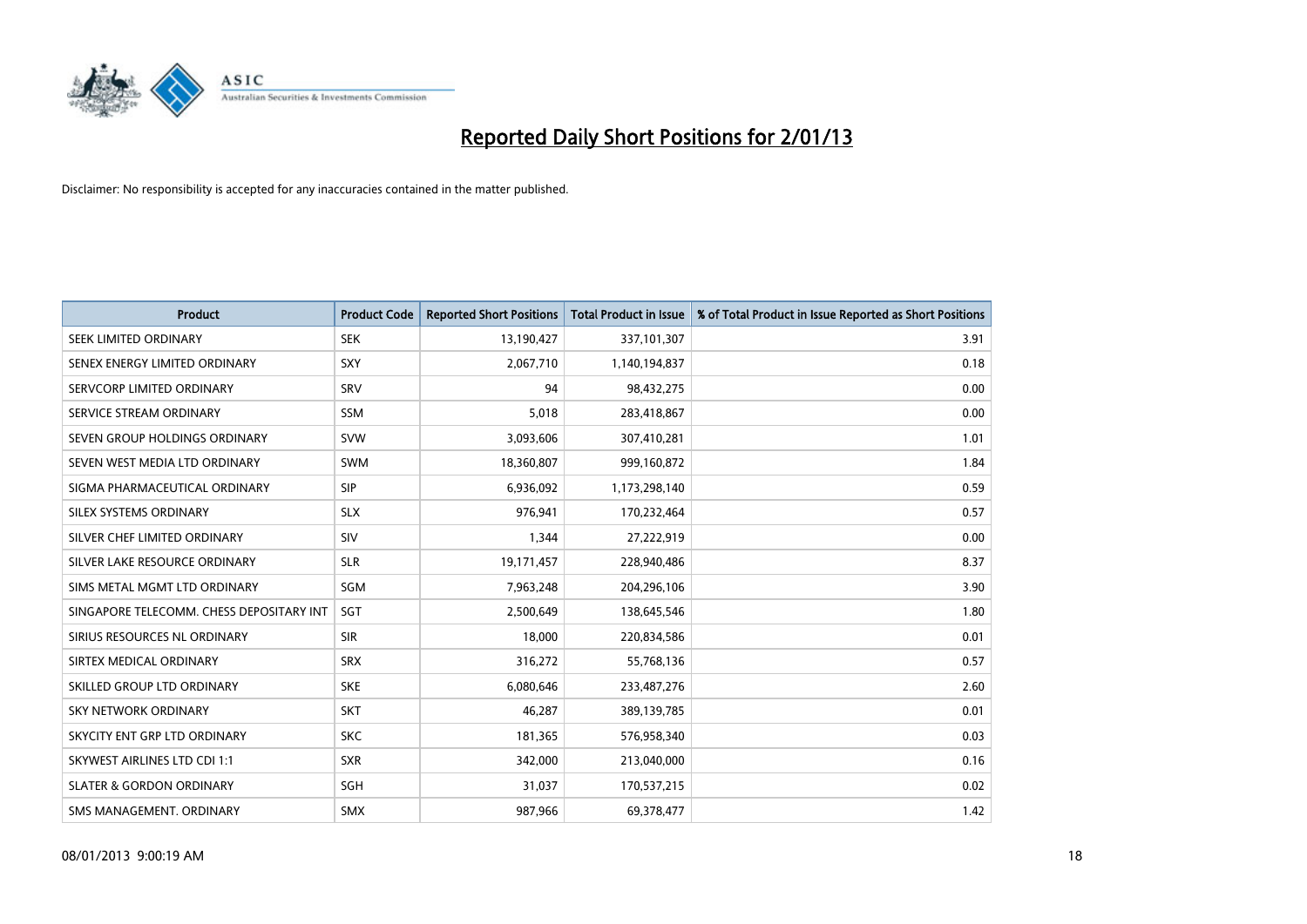

| <b>Product</b>                           | <b>Product Code</b> | <b>Reported Short Positions</b> | <b>Total Product in Issue</b> | % of Total Product in Issue Reported as Short Positions |
|------------------------------------------|---------------------|---------------------------------|-------------------------------|---------------------------------------------------------|
| SONIC HEALTHCARE ORDINARY                | <b>SHL</b>          | 5,336,298                       | 396,025,681                   | 1.35                                                    |
| SOUL PATTINSON (W.H) ORDINARY            | SOL                 | 22,904                          | 239,395,320                   | 0.01                                                    |
| SOUTH BOULDER MINES ORDINARY             | <b>STB</b>          | 47,857                          | 127,952,826                   | 0.04                                                    |
| SP AUSNET STAPLED SECURITIES             | <b>SPN</b>          | 3,893,647                       | 3,367,543,113                 | 0.12                                                    |
| SPARK INFRASTRUCTURE STAPLED NOTE & UNIT | SKI                 | 30,398,012                      | 1,326,734,264                 | 2.29                                                    |
| SPDR 200 FUND ETF UNITS                  | <b>STW</b>          | 32,401                          | 48,359,567                    | 0.07                                                    |
| SPDRMSCIAUSELECTHDY ETF UNITS            | SYI                 | 12,059                          | 2,407,545                     | 0.50                                                    |
| SPECIALTY FASHION ORDINARY               | <b>SFH</b>          | 1,949,875                       | 192,236,121                   | 1.01                                                    |
| ST BARBARA LIMITED ORDINARY              | <b>SBM</b>          | 1,668,977                       | 488,074,077                   | 0.34                                                    |
| STANMORE COAL LTD ORDINARY               | <b>SMR</b>          | 32,870                          | 207,827,090                   | 0.02                                                    |
| STARPHARMA HOLDINGS ORDINARY             | SPL                 | 5,537,467                       | 283,640,060                   | 1.95                                                    |
| STHN CROSS MEDIA ORDINARY                | <b>SXL</b>          | 18,221,845                      | 704,858,524                   | 2.59                                                    |
| STOCKLAND UNITS/ORD STAPLED              | SGP                 | 23,049,597                      | 2,202,657,963                 | 1.05                                                    |
| STRAITS RES LTD. ORDINARY                | SRO                 | 82,187                          | 1,164,150,159                 | 0.01                                                    |
| <b>STW COMMUNICATIONS ORDINARY</b>       | SGN                 | 77,144                          | 403,828,512                   | 0.02                                                    |
| SUNCORP GROUP LTD ORDINARY               | <b>SUN</b>          | 8,586,291                       | 1,286,600,980                 | 0.67                                                    |
| SUNDANCE ENERGY ORDINARY                 | <b>SEA</b>          | 2,441,333                       | 278,765,141                   | 0.88                                                    |
| SUNDANCE RESOURCES ORDINARY              | <b>SDL</b>          | 8,704,135                       | 3,066,227,034                 | 0.28                                                    |
| SUNLAND GROUP LTD ORDINARY               | <b>SDG</b>          | 118,391                         | 189,417,674                   | 0.06                                                    |
| SUPER RET REP LTD ORDINARY               | <b>SUL</b>          | 743,018                         | 196,382,811                   | 0.38                                                    |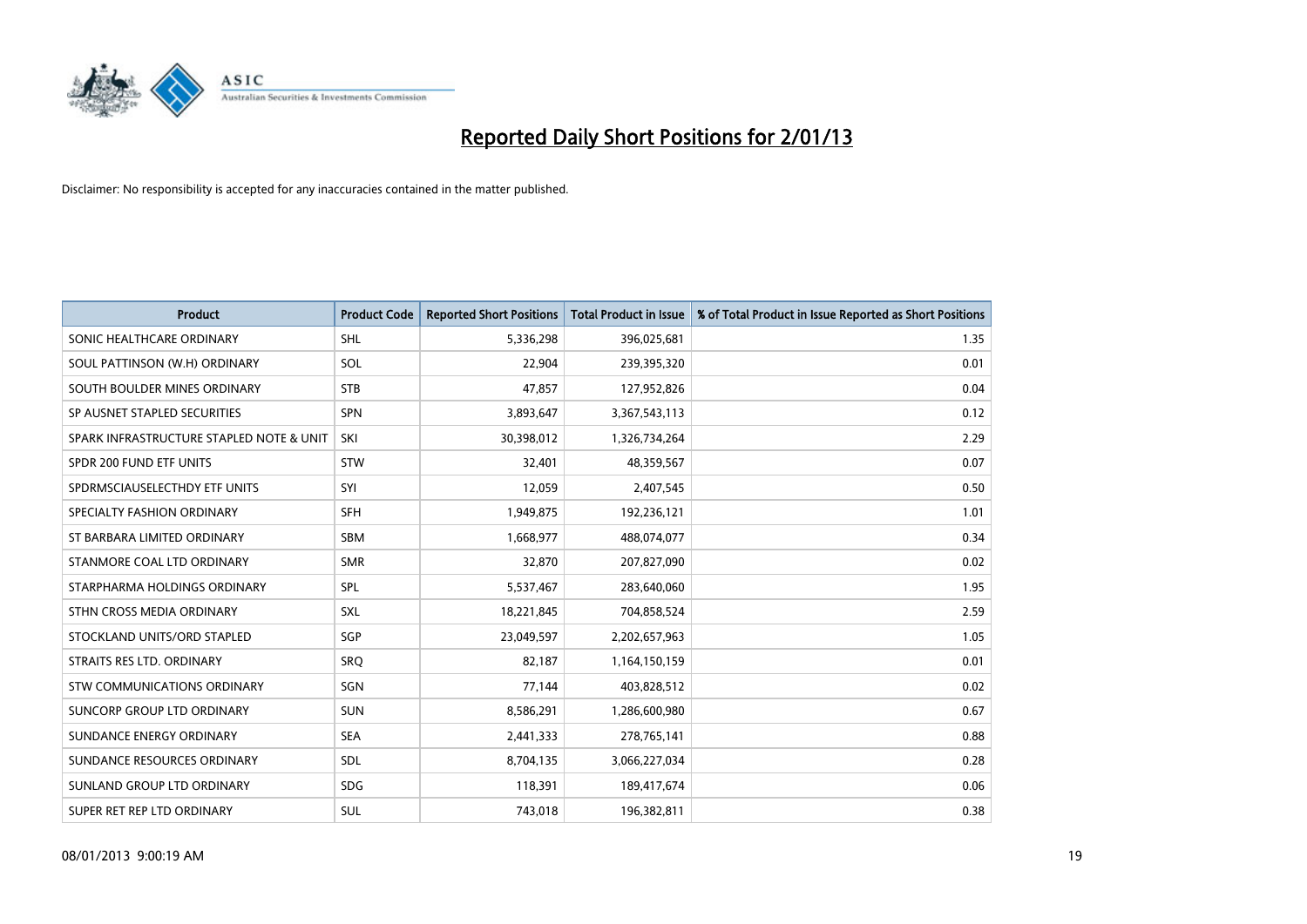

| <b>Product</b>                   | <b>Product Code</b> | <b>Reported Short Positions</b> | <b>Total Product in Issue</b> | % of Total Product in Issue Reported as Short Positions |
|----------------------------------|---------------------|---------------------------------|-------------------------------|---------------------------------------------------------|
| SYD AIRPORT STAPLED US PROHIBIT. | <b>SYD</b>          | 11,779,995                      | 1,861,210,782                 | 0.63                                                    |
| SYRAH RESOURCES ORDINARY         | <b>SYR</b>          | 16,587                          | 134,107,089                   | 0.01                                                    |
| TABCORP HOLDINGS LTD ORDINARY    | <b>TAH</b>          | 13,789,416                      | 734,015,737                   | 1.88                                                    |
| TANAMI GOLD NL ORDINARY          | <b>TAM</b>          | 383,137                         | 261,132,677                   | 0.15                                                    |
| TAP OIL LIMITED ORDINARY         | <b>TAP</b>          | 475,251                         | 241,295,311                   | 0.20                                                    |
| TASSAL GROUP LIMITED ORDINARY    | <b>TGR</b>          | 75,861                          | 146,304,404                   | 0.05                                                    |
| TATTS GROUP LTD ORDINARY         | <b>TTS</b>          | 6,654,164                       | 1,386,103,541                 | 0.48                                                    |
| TECHNOLOGY ONE ORDINARY          | <b>TNE</b>          | 49,918                          | 306,620,955                   | 0.02                                                    |
| TELECOM CORPORATION ORDINARY     | <b>TEL</b>          | 10,273,547                      | 1,824,673,847                 | 0.56                                                    |
| TELSTRA CORPORATION, ORDINARY    | <b>TLS</b>          | 21,949,523                      | 12,443,074,357                | 0.18                                                    |
| TEN NETWORK HOLDINGS ORDINARY    | <b>TEN</b>          | 123,995,522                     | 2,312,328,771                 | 5.36                                                    |
| TERANGA GOLD CORP CDI 1:1        | <b>TGZ</b>          | 206,765                         | 163,248,235                   | 0.13                                                    |
| TEXON PETROLEUM LTD ORDINARY     | <b>TXN</b>          | 70,615                          | 245,339,848                   | 0.03                                                    |
| THE REJECT SHOP ORDINARY         | <b>TRS</b>          | 2,527,771                       | 26,092,220                    | 9.69                                                    |
| THORN GROUP LIMITED ORDINARY     | <b>TGA</b>          | 928,735                         | 146,784,042                   | 0.63                                                    |
| TIGER RESOURCES ORDINARY         | <b>TGS</b>          | 2,269,219                       | 673,470,269                   | 0.34                                                    |
| TOLL HOLDINGS LTD ORDINARY       | <b>TOL</b>          | 30,927,603                      | 717,133,875                   | 4.31                                                    |
| TOX FREE SOLUTIONS ORDINARY      | <b>TOX</b>          | 845,620                         | 115,989,858                   | 0.73                                                    |
| TPG TELECOM LIMITED ORDINARY     | <b>TPM</b>          | 2,910,349                       | 793,808,141                   | 0.37                                                    |
| TRADE ME GROUP ORDINARY          | <b>TME</b>          | 779,061                         | 396,017,568                   | 0.20                                                    |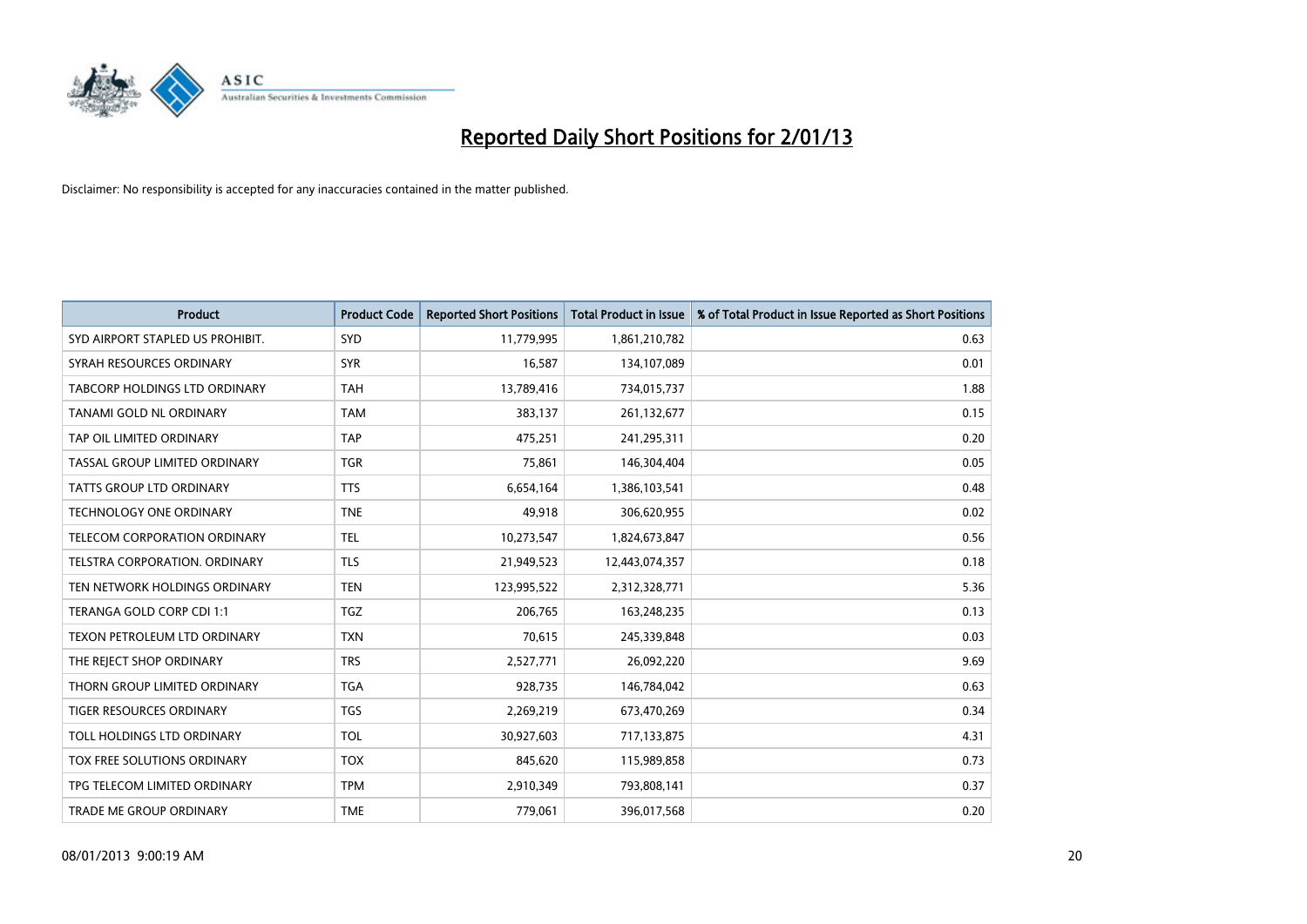

| <b>Product</b>                           | <b>Product Code</b> | <b>Reported Short Positions</b> | <b>Total Product in Issue</b> | % of Total Product in Issue Reported as Short Positions |
|------------------------------------------|---------------------|---------------------------------|-------------------------------|---------------------------------------------------------|
| <b>TRANSFIELD SERVICES ORDINARY</b>      | <b>TSE</b>          | 4,812,879                       | 512,457,716                   | 0.94                                                    |
| <b>TRANSPACIFIC INDUST, ORDINARY</b>     | <b>TPI</b>          | 6,699,232                       | 1,578,563,490                 | 0.42                                                    |
| TRANSURBAN GROUP TRIPLE STAPLED SEC.     | <b>TCL</b>          | 6,675,043                       | 1,462,379,803                 | 0.46                                                    |
| TREASURY WINE ESTATE ORDINARY            | <b>TWE</b>          | 19,785,027                      | 647,227,144                   | 3.06                                                    |
| TROY RESOURCES LTD ORDINARY              | <b>TRY</b>          | 66.887                          | 91,318,649                    | 0.07                                                    |
| UGL LIMITED ORDINARY                     | <b>UGL</b>          | 5,856,355                       | 166,315,038                   | 3.52                                                    |
| UXC LIMITED ORDINARY                     | <b>UXC</b>          | 502.089                         | 308,056,885                   | 0.16                                                    |
| <b>VENTURE MINERALS ORDINARY</b>         | <b>VMS</b>          | 227,760                         | 287,320,170                   | 0.08                                                    |
| VIRGIN AUS HLDG LTD ORDINARY             | <b>VAH</b>          | 41,140,835                      | 2,455,775,111                 | 1.68                                                    |
| <b>VOCUS COMMS LTD ORDINARY</b>          | <b>VOC</b>          | 77,452                          | 77,111,341                    | 0.10                                                    |
| <b>WATPAC LIMITED ORDINARY</b>           | <b>WTP</b>          | 7,804                           | 184,332,526                   | 0.00                                                    |
| <b>WDS LIMITED ORDINARY</b>              | <b>WDS</b>          | 7                               | 144,740,614                   | 0.00                                                    |
| WEBIET LIMITED ORDINARY                  | <b>WEB</b>          | 96,352                          | 78,010,374                    | 0.12                                                    |
| <b>WESFARMERS LIMITED ORDINARY</b>       | <b>WES</b>          | 27,132,766                      | 1,006,645,953                 | 2.70                                                    |
| WESFARMERS LIMITED PARTIALLY PROTECTED   | <b>WESN</b>         | 40,246                          | 150,547,645                   | 0.03                                                    |
| WESTERN AREAS NL ORDINARY                | <b>WSA</b>          | 12,786,179                      | 192,893,794                   | 6.63                                                    |
| WESTERN DESERT RES. ORDINARY             | <b>WDR</b>          | 240,483                         | 360,553,631                   | 0.07                                                    |
| WESTFIELD GROUP ORD/UNIT STAPLED SEC     | <b>WDC</b>          | 4,187,180                       | 2,228,403,362                 | 0.19                                                    |
| <b>WESTFIELD RETAIL TST UNIT STAPLED</b> | <b>WRT</b>          | 16,447,952                      | 3,054,166,195                 | 0.54                                                    |
| WESTPAC BANKING CORP ORDINARY            | <b>WBC</b>          | 28,815,101                      | 3,103,729,084                 | 0.93                                                    |